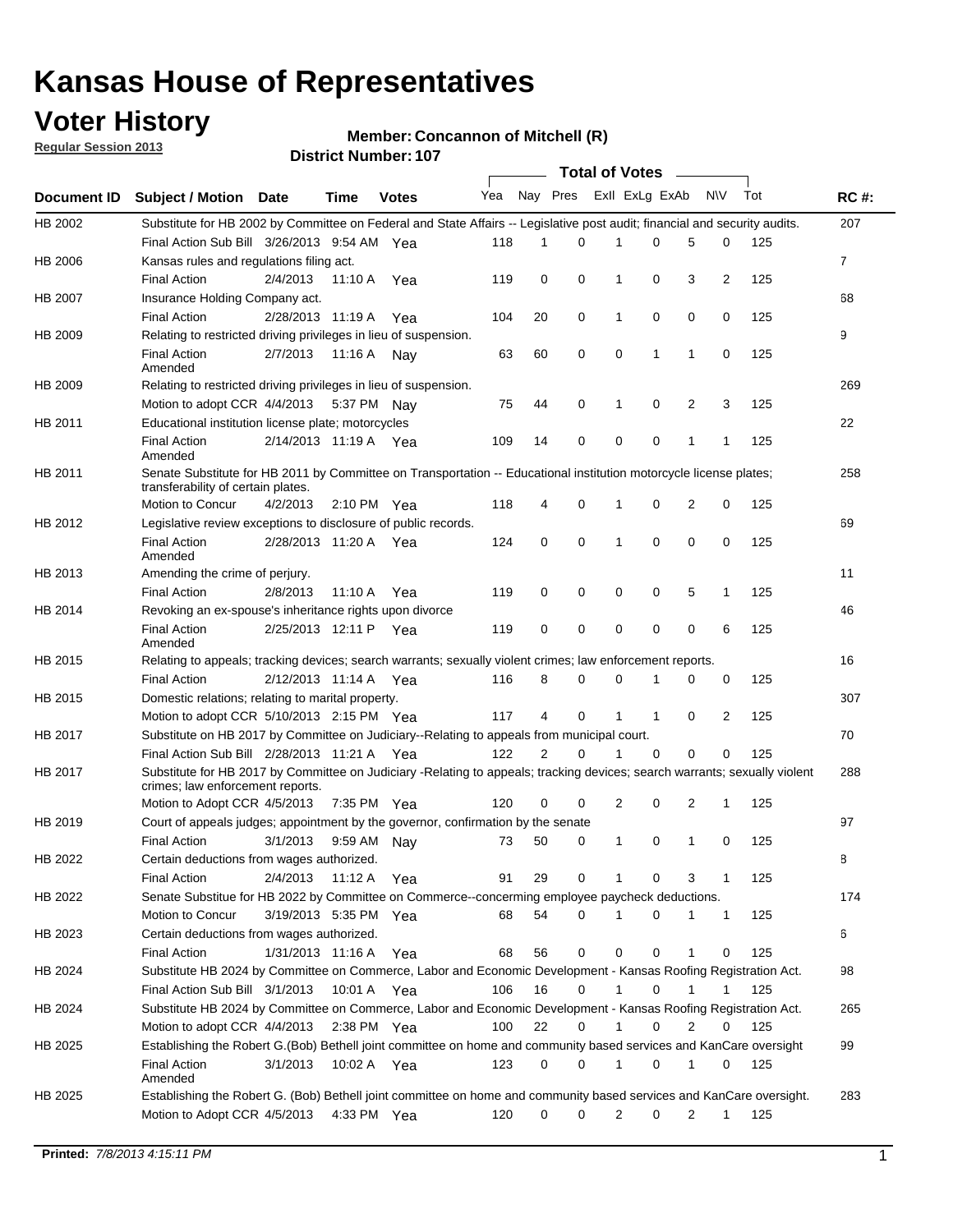## **Voter History**

**Regular Session 2013**

#### **Member: Concannon of Mitchell (R)**

|             |                                                                                                                                                                                                                                                        |                       |         | <b>DISTRICT MATTIMEL.</b> TOP |     |                |   | <b>Total of Votes</b> |             | $\sim$         |           |     |             |
|-------------|--------------------------------------------------------------------------------------------------------------------------------------------------------------------------------------------------------------------------------------------------------|-----------------------|---------|-------------------------------|-----|----------------|---|-----------------------|-------------|----------------|-----------|-----|-------------|
| Document ID | <b>Subject / Motion</b>                                                                                                                                                                                                                                | Date                  | Time    | <b>Votes</b>                  | Yea | Nay Pres       |   | Exll ExLg ExAb        |             |                | <b>NV</b> | Tot | <b>RC#:</b> |
| HB 2028     | Providing for venue in Shawnee County District Court in certain forfeiture proceedings                                                                                                                                                                 |                       |         |                               |     |                |   |                       |             |                |           |     | 12          |
|             | <b>Final Action</b><br>Amended                                                                                                                                                                                                                         | 2/8/2013              |         | 11:12 A Yea                   | 119 |                | 0 | $\mathbf 0$           | 0           | 5              | 0         | 125 |             |
| HB 2028     | Providing for venue in Shawnee County District Court in certain forfeiture proceedings                                                                                                                                                                 |                       |         |                               |     |                |   |                       |             |                |           |     | 199         |
|             | Motion to Concur                                                                                                                                                                                                                                       | 3/25/2013 9:36 AM Yea |         |                               | 120 | 0              | 0 | 2                     | 0           | 2              | 1         | 125 |             |
| HB 2030     | Creating wounded warrior deer hunting permits for injured combat veterans.                                                                                                                                                                             |                       |         |                               |     |                |   |                       |             |                |           |     | 25          |
|             | <b>Final Action</b><br>Amended                                                                                                                                                                                                                         | 2/15/2013 11:16 A     |         | Yea                           | 115 | 0              | 0 | 2                     | 2           | 3              | 3         | 125 |             |
| HB 2033     | Concerning the regulation of knives                                                                                                                                                                                                                    |                       |         |                               |     |                |   |                       |             |                |           |     | 143         |
|             | <b>Final Action</b>                                                                                                                                                                                                                                    | 3/7/2013              | 12:12 P | Yea                           | 93  | 28             | 0 | 1                     | 0           | 3              | 0         | 125 |             |
| HB 2033     | Concerning the regulation of knives.                                                                                                                                                                                                                   |                       |         |                               |     |                |   |                       |             |                |           |     | 270         |
|             | Motion to adopt CCR 4/4/2013 5:43 PM Yea                                                                                                                                                                                                               |                       |         |                               | 95  | 26             | 0 | 1                     | 0           | 3              | 0         | 125 |             |
| HB 2034     | Human trafficking; crimes of commercial sexual exploitation of a child, selling sexual relations, promoting the sale of sexual<br>relations and buying sexual relations; children in need of care; staff secure faciliies.                             |                       |         |                               |     |                |   |                       |             |                |           |     | 17          |
|             | <b>Final Action</b><br>Amended                                                                                                                                                                                                                         | 2/12/2013 11:16 A Yea |         |                               | 124 | $\Omega$       | 0 | $\Omega$              | 1           | 0              | 0         | 125 |             |
| HB 2034     | S Sub for HB 2034 by Committee on Judiciary - Human trafficking; crimes of commercial sexual exploitation of a child, selling<br>sexual relations, promoting the sale of sexual relations and buying sexual relations; children in need of care; staff |                       |         |                               |     |                |   |                       |             |                |           |     | 282         |
|             | Motion to Adopt CCR 4/5/2013 4:18 PM Yea                                                                                                                                                                                                               |                       |         |                               | 120 | 0              | 0 | $\overline{2}$        | 0           | 2              | 1         | 125 |             |
| HB 2035     | Cities; experience requirements for plumbers, electricians and certain mechanical contractors.                                                                                                                                                         |                       |         |                               |     |                |   |                       |             |                |           |     | 29          |
|             | <b>Final Action</b>                                                                                                                                                                                                                                    | 2/18/2013 11:16 A     |         | Yea                           | 117 | 2              | 0 | 2                     | 0           | 4              | 0         | 125 |             |
| HB 2037     | Public property; religious displays; other displays.                                                                                                                                                                                                   |                       |         |                               |     |                |   |                       |             |                |           |     | 176         |
|             | <b>Final Action</b>                                                                                                                                                                                                                                    | 3/20/2013 10:27 A Yea |         |                               | 120 | 3              | 0 | 1                     | $\mathbf 0$ | 1              | 0         | 125 |             |
| HB 2041     | Criminal history record information; definition; municipal court reporting; district court reporting.                                                                                                                                                  |                       |         |                               |     |                |   |                       |             |                |           |     | 19          |
|             | <b>Final Action</b>                                                                                                                                                                                                                                    | 2/13/2013 11:23 A     |         | Yea                           | 119 | 3              | 0 | 0                     | 0           | 3              | 0         | 125 |             |
| HB 2042     | Appraisal of property for taxation purposes; appeals; changes.                                                                                                                                                                                         |                       |         |                               |     |                |   |                       |             |                |           |     | 158         |
|             | <b>Final Action</b><br>Amended                                                                                                                                                                                                                         | 3/18/2013 11:19 A Yea |         |                               | 109 | 12             | 0 | 2                     | $\mathbf 0$ | $\overline{2}$ | 0         | 125 |             |
| HB 2043     | Aggravated battery; driving under the influence.                                                                                                                                                                                                       |                       |         |                               |     |                |   |                       |             |                |           |     | 100         |
|             | <b>Final Action</b><br>Amended                                                                                                                                                                                                                         | 3/1/2013              |         | 10:03 A Yea                   | 123 | 0              | 0 | 1                     | $\Omega$    | 1              | $\Omega$  | 125 |             |
| HB 2043     | Senate Substitute for HB 2043 by Committee on Judiciary - Attorney general; duties and responsibilities; notice of intent to<br>seek the death penalty.                                                                                                |                       |         |                               |     |                |   |                       |             |                |           |     | 271         |
|             | Motion to adopt CCR 4/4/2013                                                                                                                                                                                                                           |                       | 5:48 PM | Yea                           | 121 | $\Omega$       | 0 |                       | 0           | 3              | 0         | 125 |             |
| HB 2044     | Increasing the penalty for a person who distributes a controlled substance that causes great bodily harm or death.                                                                                                                                     |                       |         |                               |     |                |   |                       |             |                |           |     | 101         |
|             | <b>Final Action</b><br>Amended                                                                                                                                                                                                                         | 3/1/2013              | 10:05 A | Nav                           | 112 | 11             | 0 | 1                     | 0           | 1              | 0         | 125 |             |
| HB 2047     | Requiring certain municipalities to vote to increase property tax revenues over previous year when such increase exceeds<br>inflation; publication.                                                                                                    |                       |         |                               |     |                |   |                       |             |                |           |     | 186         |
|             | <b>Final Action</b><br>Amended                                                                                                                                                                                                                         | 3/21/2013 11:29 A Yea |         |                               | 68  | 53             | 0 | 1                     | 0           | 3              | 0         | 125 |             |
| HB 2049     | Kansas department of agriculture; increasing certain fees and eliminating sunsets on various program fees.                                                                                                                                             |                       |         |                               |     |                |   |                       |             |                |           |     | 59          |
|             | <b>Final Action</b><br>Amended                                                                                                                                                                                                                         | 2/27/2013 12:23 P Yea |         |                               | 77  | 46             | 0 | 1                     | 0           |                | 0         | 125 |             |
| HB 2049     | Kansas department of agriculture; increasing certain fees; concerning sunsets on various program fees.                                                                                                                                                 |                       |         |                               |     |                |   |                       |             |                |           |     | 324         |
|             | Motion to adopt CCR 6/2/2013                                                                                                                                                                                                                           |                       | 12:28 A | Nay                           | 45  | 64             | 0 | 1                     | 0           | 6              | 9         | 125 |             |
| HB 2050     | Agriculture; agricultural chemical registration; pesticide business liablity insurance; repeal of the Kansas agricultural liming<br>materials act.                                                                                                     |                       |         |                               |     |                |   |                       |             |                |           |     | 60          |
|             | <b>Final Action</b><br>Amended                                                                                                                                                                                                                         | 2/27/2013 12:25 P     |         | Yea                           | 103 | 20             | 0 | 1                     | 0           | 1              | 0         | 125 |             |
| HB 2051     | Substitute for HB 2051 by Committee on Agriculture and Natural Resources--Amending provisions relating to dams,<br>obstructions, sstreams and water flex accounts and transfer permits.                                                                |                       |         |                               |     |                |   |                       |             |                |           |     | 50          |
|             | Final Action Sub Bill 2/26/2013 2:12 PM Yea                                                                                                                                                                                                            |                       |         |                               | 117 | $\overline{2}$ | 0 | 0                     | 0           | 0              | 6         | 125 |             |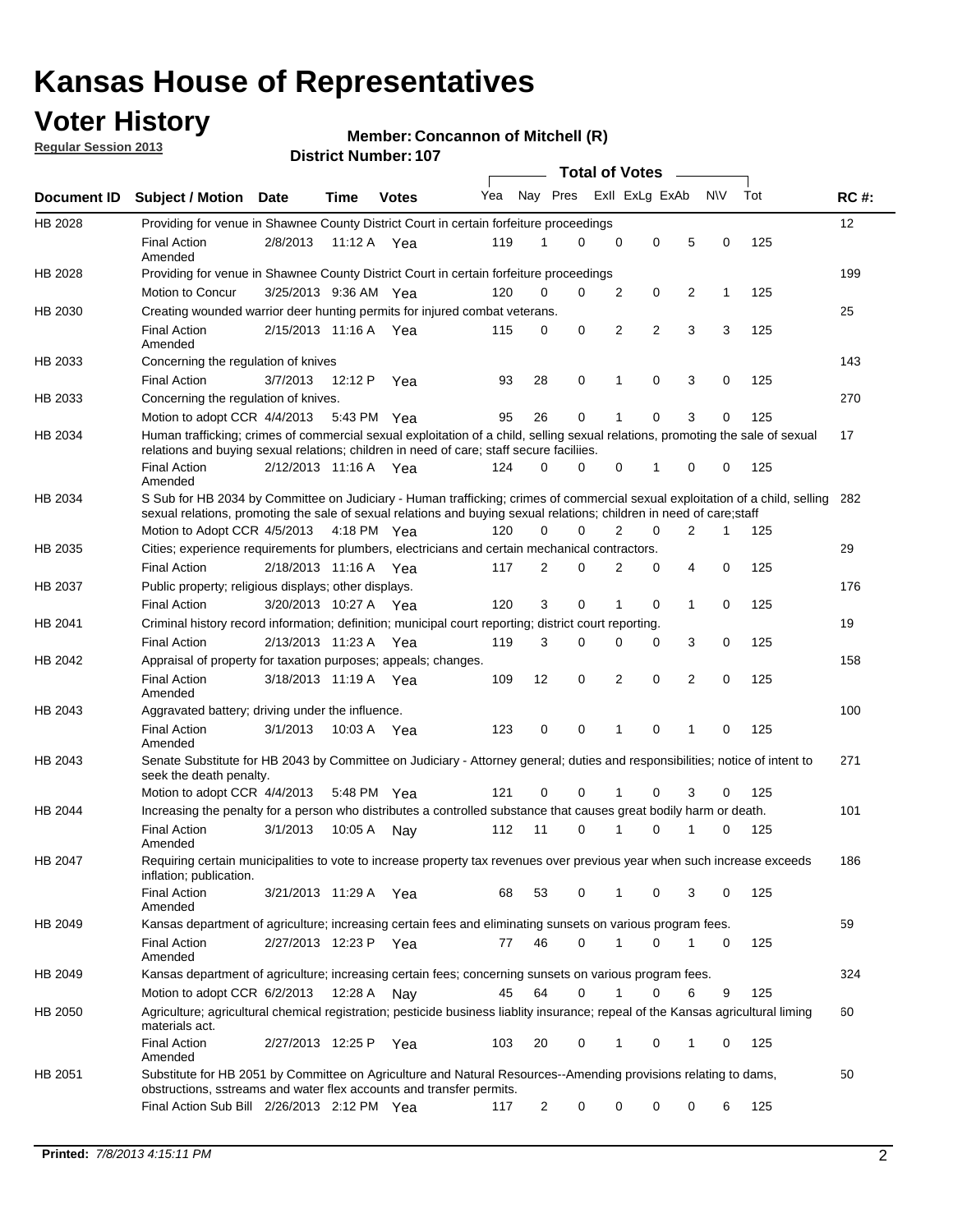## **Voter History**

**Member: Concannon of Mitchell (R)** 

**Regular Session 2013**

|             |                                                                                                                                                                                                                                          |                       |             |              |     |              |                         | <b>Total of Votes</b> |                |             | $\sim$         |              |     |             |
|-------------|------------------------------------------------------------------------------------------------------------------------------------------------------------------------------------------------------------------------------------------|-----------------------|-------------|--------------|-----|--------------|-------------------------|-----------------------|----------------|-------------|----------------|--------------|-----|-------------|
| Document ID | <b>Subject / Motion Date</b>                                                                                                                                                                                                             |                       | <b>Time</b> | <b>Votes</b> | Yea |              | Nay Pres Exll ExLg ExAb |                       |                |             |                | <b>NV</b>    | Tot | <b>RC#:</b> |
| HB 2052     | Discharging a firearm inside or into a city; unlawful acts; exceptions.                                                                                                                                                                  |                       |             |              |     |              |                         |                       |                |             |                |              |     | 155         |
|             | <b>Final Action</b><br>Amended                                                                                                                                                                                                           | 3/14/2013 11:20 A Yea |             |              | 121 | 2            | $\mathbf 0$             |                       | $\Omega$       | $\Omega$    | 2              | 0            | 125 |             |
| HB 2052     | Senate Substitute for HB 2052 by Committee on Federal and State Affairs - Concerning firearms; personal and family<br>protection act; concealed handguns in public building; other changes; unlawful discharge of a firearm inside city. |                       |             |              |     |              |                         |                       |                |             |                |              |     | 300         |
|             | Motion to Adopt CCR 4/5/2013 10:24 P Yea                                                                                                                                                                                                 |                       |             |              | 104 | 16           |                         | $\Omega$              | 2              | $\Omega$    | 2              | $\mathbf{1}$ | 125 |             |
| HB 2055     | Personal and Familly Protection Act; public buildings; adequate security.                                                                                                                                                                |                       |             |              |     |              |                         |                       |                |             |                |              |     | 156         |
|             | <b>Final Action</b><br>Amended                                                                                                                                                                                                           | 3/14/2013 11:26 A     |             | Yea          | 84  | 38           | $\mathbf 0$             |                       | 0              | 0           | 2              | 1            | 125 |             |
| HB 2057     | Concerning property taxation; relating to county appraisers; appointing interim appraiser.                                                                                                                                               |                       |             |              |     |              |                         |                       |                |             |                |              |     | 208         |
|             | <b>Final Action</b>                                                                                                                                                                                                                      | 3/26/2013 9:55 AM Yea |             |              | 119 | 0            |                         | 0                     | $\mathbf 1$    | 0           | 5              | 0            | 125 |             |
| HB 2058     | Taxation of helium and certain other gases under mineral severance tax, and prohibition of certain refunds related thereto.                                                                                                              |                       |             |              |     |              |                         |                       |                |             |                |              |     | 159         |
|             | <b>Final Action</b>                                                                                                                                                                                                                      | 3/18/2013 11:21 A Yea |             |              | 119 | 2            |                         | 0                     | $\overline{2}$ | 0           | 2              | $\Omega$     | 125 |             |
| HB 2059     | Income tax deductions and modifications and severance tax exemptions; basis of partner's interest and shareholder's stock;<br>statutory clarification.                                                                                   |                       |             |              |     |              |                         |                       |                |             |                |              |     | 14          |
|             | <b>Final Action</b><br>Amended                                                                                                                                                                                                           | 2/11/2013 11:42 A     |             | Yea          | 122 | 2            |                         | 0                     | 0              | 0           | 1              | 0            | 125 |             |
| HB 2059     | Income tax deductions and modifications and severance tax exemptions; basis of partner's interest and shareholder's stock;<br>statutory clarification.                                                                                   |                       |             |              |     |              |                         |                       |                |             |                |              |     | 293         |
|             | Motion to Concur                                                                                                                                                                                                                         | 4/5/2013              |             | 8:14 PM Nav  | 0   | 120          |                         | 0                     | 2              | 0           | 2              | 1            | 125 |             |
| HB 2059     | Income tax rates, deductions and credits; rural opportunity zones; sales tax rates and distribution of revenue; severance tax;<br>and property tax exemptions for IRB property and property damaged by natural disaster.                 |                       |             |              |     |              |                         |                       |                |             |                |              |     | 322         |
|             | Motion to adopt CCR 6/2/2013                                                                                                                                                                                                             |                       | 12:11 A     | Yea          | 69  | 45           |                         | 0                     | 1              | 0           | 6              | 4            | 125 |             |
| HB 2060     | Prohibiting certain confined persons from receiving food sales tax refunds and homestead property tax refunds.                                                                                                                           |                       |             |              |     |              |                         |                       |                |             |                |              |     | 10          |
|             | <b>Final Action</b><br>Amended                                                                                                                                                                                                           | 2/7/2013              | 11:18 A     | Yea          | 123 | 0            | $\Omega$                |                       | $\Omega$       | 1           | 1              | 0            | 125 |             |
| HB 2065     | Creating the crime of home improvement fraud.                                                                                                                                                                                            |                       |             |              |     |              |                         |                       |                |             |                |              |     | 20          |
|             | <b>Final Action</b><br>Amended                                                                                                                                                                                                           | 2/13/2013 11:26 A Yea |             |              | 106 | 16           | $\mathbf 0$             |                       | 0              | 0           | 3              | $\Omega$     | 125 |             |
| HB 2066     | Physical therapists; evaluation and treatment of patients.                                                                                                                                                                               |                       |             |              |     |              |                         |                       |                |             |                |              |     | 26          |
|             | <b>Final Action</b><br>Amended                                                                                                                                                                                                           | 2/15/2013 11:18 A Nay |             |              | 98  | 16           | $\mathbf 0$             |                       | 2              | 2           | 3              | 4            | 125 |             |
| HB 2067     | Board of nursing; assistant attorneys general.                                                                                                                                                                                           |                       |             |              |     |              |                         |                       |                |             |                |              |     | 15          |
|             | <b>Final Action</b>                                                                                                                                                                                                                      | 2/11/2013 11:44 A Yea |             |              | 123 | 1            | $\mathbf 0$             |                       | 0              | 0           | 1              | 0            | 125 |             |
| HB 2069     | Public policy; certain city ordinances and county resolutions declared void.                                                                                                                                                             |                       |             |              |     |              |                         |                       |                |             |                |              |     | 102         |
|             | <b>Final Action</b><br>Amended                                                                                                                                                                                                           | 3/1/2013              | 10:06 A     | Yea          | 92  | 31           |                         | 0                     | 1              | 0           | 1              | 0            | 125 |             |
| HB 2069     | Public policy; certain city ordinances and county resolutions declared void.                                                                                                                                                             |                       |             |              |     |              |                         |                       |                |             |                |              |     | 292         |
|             | Motion to Concur                                                                                                                                                                                                                         | 4/5/2013              |             | 8:04 PM Yea  | 88  | 32           |                         | 0                     | $\overline{2}$ | 0           | $\overline{2}$ | 1            | 125 |             |
| HB 2070     | Appearance bond conditions; surety and bounty hunter regulation.                                                                                                                                                                         |                       |             |              |     |              |                         |                       |                |             |                |              |     | 103         |
|             | <b>Final Action</b><br>Amended                                                                                                                                                                                                           | 3/1/2013              |             | 10:08 A Yea  | 122 | $\mathbf{1}$ |                         | 0                     | $\mathbf{1}$   | $\mathbf 0$ | $\mathbf{1}$   | 0            | 125 |             |
| HB 2074     | Cities and counties; solid waste disposal areas; restrictions.                                                                                                                                                                           |                       |             |              |     |              |                         |                       |                |             |                |              |     | 139         |
|             | <b>Emergency Final</b><br><b>Action Amend</b>                                                                                                                                                                                            | 3/1/2013              |             | 1:11 PM Yea  | 102 | 19           |                         | 0                     | $\mathbf{1}$   | 0           | $\mathbf{1}$   | 2            | 125 |             |
| HB 2075     | Cities; qualifications and rehabilitation of abandoned property.                                                                                                                                                                         |                       |             |              |     |              |                         |                       |                |             |                |              |     | 61          |
|             | <b>Final Action</b><br>Amended                                                                                                                                                                                                           | 2/27/2013 12:27 P Nay |             |              | 72  | 51           |                         | 0                     | 1              | 0           | 1              | 0            | 125 |             |
| HB 2077     | Granting professional licenses to military service members.<br><b>Final Action</b><br>Amended                                                                                                                                            | 2/26/2013 2:13 PM Yea |             |              | 119 | 0            |                         | 0                     | $\overline{2}$ | 0           | $\overline{2}$ | 2            | 125 | 51          |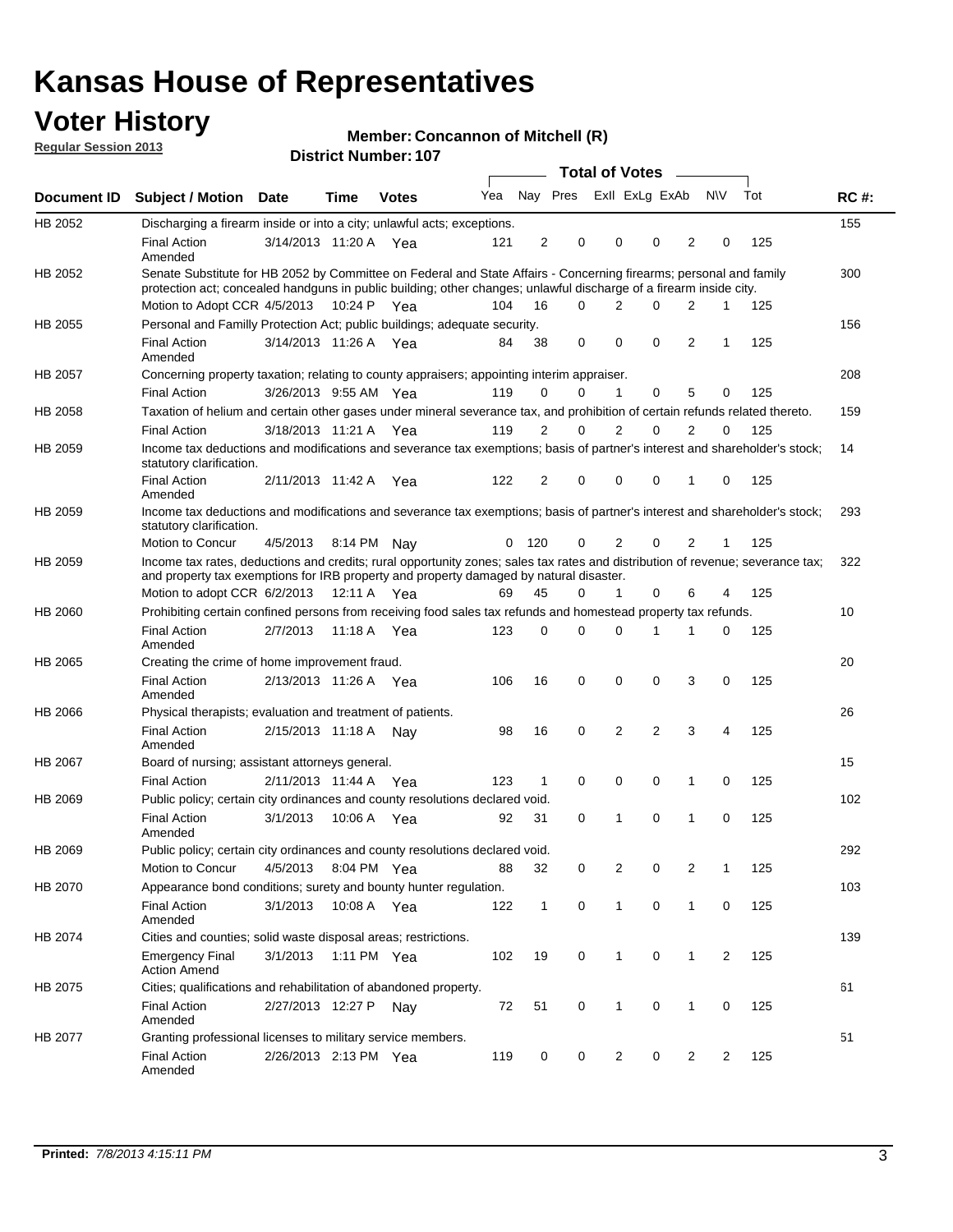## **Voter History**

**Member: Concannon of Mitchell (R)** 

**Regular Session 2013**

|             |                                                                                                                                                                                                       |                       |               | <b>DISTRICT NUMBER: 107</b> |     |              |          | Total of Votes – |                |                   |     |             |
|-------------|-------------------------------------------------------------------------------------------------------------------------------------------------------------------------------------------------------|-----------------------|---------------|-----------------------------|-----|--------------|----------|------------------|----------------|-------------------|-----|-------------|
| Document ID | <b>Subject / Motion</b>                                                                                                                                                                               | Date                  | Time          | <b>Votes</b>                | Yea | Nay Pres     |          |                  | Exll ExLg ExAb | <b>NV</b>         | Tot | <b>RC#:</b> |
| HB 2078     | Authorizing certain licensing boards to accept education, training or experience completed in the military towards licensure in<br>this state.                                                        |                       |               |                             |     |              |          |                  |                |                   |     | 52          |
|             | <b>Final Action</b><br>Amended                                                                                                                                                                        | 2/26/2013 2:14 PM     |               | Yea                         | 119 | 0            | 0        | 2                | 0              | 2<br>2            | 125 |             |
| HB 2078     | Authorizing certain licensing boards to accept education, training or experience of military service members towards obtaining 275<br>licensure in this state.                                        |                       |               |                             |     |              |          |                  |                |                   |     |             |
|             | Motion to adopt CCR 4/5/2013                                                                                                                                                                          |                       | 11:42 A       | Yea                         | 120 | 0            | 0        | $\overline{2}$   | 0              | 0<br>3            | 125 |             |
| HB 2081     | Forfeiture of property related to violations of certain criminal acts.                                                                                                                                |                       |               |                             |     |              |          |                  |                |                   |     | 18          |
|             | <b>Final Action</b><br>Amended                                                                                                                                                                        | 2/12/2013 11:17 A Yea |               |                             | 124 | 0            | 0        | 0                | $\mathbf{1}$   | 0<br>0            | 125 |             |
| HB 2081     | Forfeiture of property related to violations of certain criminal acts.                                                                                                                                |                       |               |                             |     |              |          |                  |                |                   |     | 306         |
|             | Motion to adopt CCR 5/10/2013 10:38 A                                                                                                                                                                 |                       |               | Yea                         | 121 | 0            | 0        | 1                | 1              | 2<br>0            | 125 |             |
| HB 2083     | Public employees relations boards; assessment of certain costs.                                                                                                                                       |                       |               |                             |     |              |          |                  |                |                   |     | 104         |
|             | <b>Final Action</b><br>Amended                                                                                                                                                                        | 3/1/2013              | 10:09 A       | Yea                         | 87  | 36           | 0        | 1                | $\mathbf 0$    | 0<br>1            | 125 |             |
| HB 2084     | Tax credits for community services contributions; youth apprenticeship and entrepreneurship.                                                                                                          |                       |               |                             |     |              |          |                  |                |                   |     | 105         |
|             | <b>Final Action</b><br>Amended                                                                                                                                                                        | 3/1/2013              | 10:11 A       | Yea                         | 120 | 3            | 0        | 1                | $\mathbf 0$    | 1<br>0            | 125 |             |
| HB 2084     | Tax credits for community services contributions; youth apprenticeship and entrepreneurship.                                                                                                          |                       |               |                             |     |              |          |                  |                |                   |     | 316         |
|             | Sub Motion to Concur 5/24/2013 9:33 AM Nay                                                                                                                                                            |                       |               |                             | 5   | 109          | 0        |                  | $\Omega$       | 9<br>1            | 125 |             |
| HB 2086     | Eligible infrastructure costs for tax increment financing and community improvement districts; bond repayment tax revenue<br>pledge requirements.                                                     |                       |               |                             |     |              |          |                  |                |                   |     | 160         |
|             | <b>Final Action</b>                                                                                                                                                                                   | 3/18/2013 11:24 A     |               | Yea                         | 61  | 60           | 0        | 2                | $\Omega$       | 2<br>0            | 125 |             |
| HB 2086     | Eligible infrastructure costs for tax increment financing and community improvement districts; bond repayment tax revenue<br>pledge requirements.                                                     |                       |               |                             |     |              |          |                  |                |                   |     | 173         |
|             | <b>Final Action</b>                                                                                                                                                                                   | 3/19/2013 5:25 PM Yea |               |                             | 81  | 41           | 0        | 1                | 0              | 1<br>1            | 125 |             |
| HB 2091     | Publication of delinguent personal property tax statements.                                                                                                                                           |                       |               |                             |     |              |          |                  |                |                   |     | 161         |
|             | <b>Final Action</b><br>Amended                                                                                                                                                                        | 3/18/2013 11:25 A     |               | Yea                         | 81  | 40           | 0        | 2                | $\mathbf 0$    | 2<br>0            | 125 |             |
| HB 2093     | Amending the crime of identity theft.                                                                                                                                                                 |                       |               |                             |     |              |          |                  |                |                   |     | 106         |
|             | <b>Final Action</b><br>Amended                                                                                                                                                                        | 3/1/2013              | 10:12 A       | Yea                         | 123 | 0            | 0        | 1                | 0<br>1         | 0                 | 125 |             |
| HB 2093     | Senate Substitute for HB 2093 by Committee on Judiciary - Identity theft and identity fraud; unlawful acts concerning<br>computers; DNA testing and exculpatory evidence; murder in the first degree. |                       |               |                             |     |              |          |                  |                |                   |     | 289         |
|             | Motion to Adopt CCR 4/5/2013 7:49 PM Yea                                                                                                                                                              |                       |               |                             | 118 | 2            | 0        | 2                | 0              | 2<br>1            | 125 |             |
| HB 2094     | Student electronic privacy at public and private postsecondary educational institutions.                                                                                                              |                       |               |                             |     |              |          |                  |                |                   |     | 164         |
|             | <b>Final Action</b><br>Amended                                                                                                                                                                        | 3/19/2013 10:33 A     |               | Yea                         | 123 | 0            | $\Omega$ | 1                | 0              | 0<br>1            | 125 |             |
| HB 2096     | Local governmental entities and investment of public moneys.<br><b>Final Action</b>                                                                                                                   | 2/14/2013 11:21 A Yea |               |                             | 123 | 0            | 0        | 0                | 0              | 1<br>1            | 125 | 23          |
| HB 2099     | Insurance- updating certain statutory references.                                                                                                                                                     |                       |               |                             |     |              |          |                  |                |                   |     | 71          |
|             | <b>Final Action</b><br>Amended                                                                                                                                                                        | 2/28/2013 11:23 A Yea |               |                             | 124 | 0            | 0        | $\mathbf{1}$     | 0              | 0<br>0            | 125 |             |
| HB 2101     | Interstate transmission siting compact.                                                                                                                                                               |                       |               |                             |     |              |          |                  |                |                   |     | 209         |
|             | <b>Final Action</b><br>Amended                                                                                                                                                                        | 3/26/2013 9:56 AM Yea |               |                             | 118 | $\mathbf{1}$ | 0        | 1                | 0              | 5<br>0            | 125 |             |
| HB 2105     | Substitute HB 2105 by Committee on Commerce, Labor and Economic Development - Employment security law.                                                                                                |                       |               |                             |     |              |          |                  |                |                   |     | 107         |
|             | Final Action Sub Bill 3/1/2013                                                                                                                                                                        |                       | 10:13 A Yea   |                             | 88  | 35           | 0        | 1                | 0              | 1<br>0            | 125 |             |
| HB 2105     | Substitute HB 2105 by Committee on Commerce, Labor and Economic Development - Employment security law.                                                                                                |                       |               |                             |     |              |          |                  |                |                   |     | 298         |
|             | Motion to adopt CCR 4/5/2013                                                                                                                                                                          |                       | 9:46 PM Yea   |                             | 89  | 31           | 0        | 2                | 0              | 2<br>1            | 125 |             |
| HB 2106     | Portable electronics insurance act.                                                                                                                                                                   |                       |               |                             |     |              |          |                  |                |                   |     | 133         |
|             | <b>Emergency Final</b><br>Action                                                                                                                                                                      | 3/1/2013              | 1:03 PM $Yea$ |                             | 117 | 4            | 0        | $\mathbf{1}$     | 0              | $\mathbf{1}$<br>2 | 125 |             |
|             |                                                                                                                                                                                                       |                       |               |                             |     |              |          |                  |                |                   |     |             |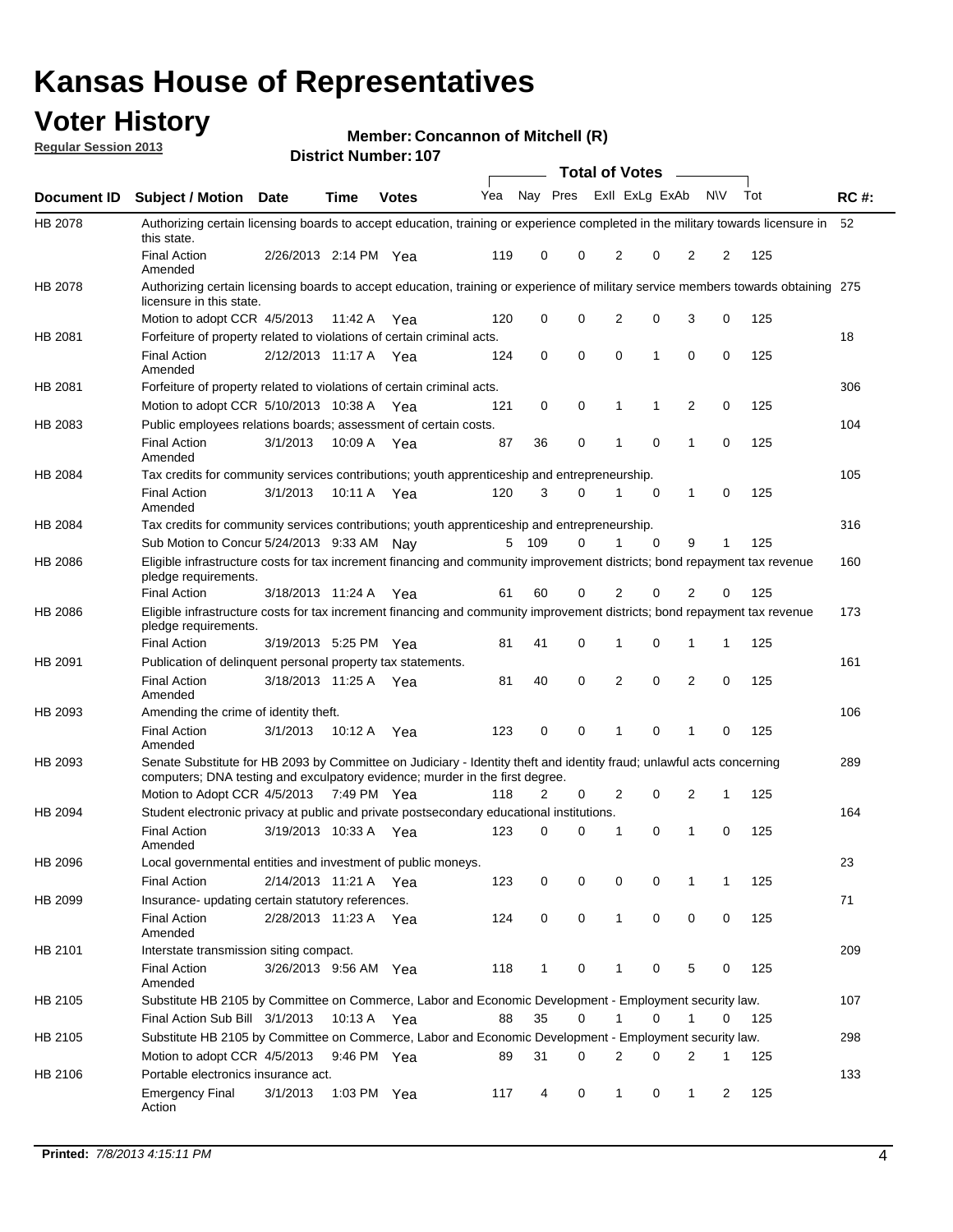## **Voter History**

**Member: Concannon of Mitchell (R)** 

**Regular Session 2013**

|                    |                                                                                                                                                                                                                                                                      |                       |             | <b>DISUILLINUIIIDEL. IUI</b> |     |              |          | Total of Votes – |          |                |                |     |             |
|--------------------|----------------------------------------------------------------------------------------------------------------------------------------------------------------------------------------------------------------------------------------------------------------------|-----------------------|-------------|------------------------------|-----|--------------|----------|------------------|----------|----------------|----------------|-----|-------------|
| <b>Document ID</b> | <b>Subject / Motion</b>                                                                                                                                                                                                                                              | Date                  | <b>Time</b> | <b>Votes</b>                 | Yea | Nay Pres     |          | Exll ExLg ExAb   |          |                | <b>NV</b>      | Tot | <b>RC#:</b> |
| HB 2107            | Insurance; enacting the electronic notice and document act.                                                                                                                                                                                                          |                       |             |                              |     |              |          |                  |          |                |                |     | 134         |
|                    | <b>Emergency Final</b><br><b>Action Amend</b>                                                                                                                                                                                                                        | 3/1/2013              |             | 1:04 PM Yea                  | 121 | 0            | 0        | $\mathbf 1$      | 0        | 1              | 2              | 125 |             |
| HB 2107            | Insurance; enacting the electronic notice and document act, return of premiums separate from the notice of adverse<br>underwriting decision, statutory updates, uninsurable health plan increase in lifetime limit, mandate lite, certain company<br>dividend plans. |                       |             |                              |     |              |          |                  |          |                |                |     | 281         |
|                    | Motion to Adopt CCR 4/5/2013                                                                                                                                                                                                                                         |                       | 4:06 PM     | Nav                          | 69  | 50           | 0        | 2                | 0        | 3              | 1              | 125 |             |
| HB 2109            | School finance; military pupil count.                                                                                                                                                                                                                                |                       |             |                              |     |              |          |                  |          |                |                |     | 108         |
|                    | <b>Final Action</b>                                                                                                                                                                                                                                                  | 3/1/2013              | 10:15 A     | Yea                          | 104 | 19           | 0        | 1                | 0        | $\mathbf{1}$   | 0              | 125 |             |
| HB 2109            | Enacting the Kansas children's protection act.                                                                                                                                                                                                                       |                       |             |                              |     |              |          |                  |          |                |                |     | 277         |
|                    | Motion to Adopt CCR 4/5/2013                                                                                                                                                                                                                                         |                       |             | 12:31 P Yea                  | 116 | 2            | 0        | 2                | 0        | 3              | 2              | 125 |             |
| HB 2112            | Campaign finance; transfer of campaign money to another candidacy.                                                                                                                                                                                                   |                       |             |                              |     |              |          |                  |          |                |                |     | 72          |
|                    | <b>Final Action</b><br>Amended                                                                                                                                                                                                                                       | 2/28/2013 11:25 A Yea |             |                              | 95  | 29           | 0        | 1                | 0        | 0              | 0              | 125 |             |
| HB 2114            | Debt setoff; collection assistance fee.                                                                                                                                                                                                                              |                       |             |                              |     |              |          |                  |          |                |                |     | 21          |
|                    | <b>Final Action</b>                                                                                                                                                                                                                                                  | 2/13/2013 11:34 A     |             | Yea                          | 90  | 32           | 0        | 0                | 0        | 3              | 0              | 125 |             |
| HB 2115            | Relating to the employment of retired judges and justices.                                                                                                                                                                                                           |                       |             |                              |     |              |          |                  |          |                |                |     | 73          |
|                    | <b>Final Action</b>                                                                                                                                                                                                                                                  | 2/28/2013 11:27 A     |             | Yea                          | 124 | 0            | 0        | 1                | 0        | 0              | 0              | 125 |             |
| HB 2115            | Courts; employment of retired judges and justices; court debt setoff.                                                                                                                                                                                                |                       |             |                              |     |              |          |                  |          |                |                |     | 309         |
|                    | Motion to Adopt CCR 5/14/2013 2:14 PM Yea                                                                                                                                                                                                                            |                       |             |                              | 100 | 13           | 0        | 1                | 0        | 9              | $\overline{2}$ | 125 |             |
| HB 2118            | Preservation of historic property; environs authority deleted.                                                                                                                                                                                                       |                       |             |                              |     |              |          |                  |          |                |                |     | 62          |
|                    | <b>Final Action</b>                                                                                                                                                                                                                                                  | 2/27/2013 12:30 P     |             | Yea                          | 99  | 24           | 0        | 1                | 0        | 1              | 0              | 125 |             |
| HB 2120            | Updating provisions relating to the Kansas bureau of investigations DNA database.                                                                                                                                                                                    |                       |             |                              |     |              |          |                  |          |                |                |     | 109         |
|                    | <b>Final Action</b><br>Amended                                                                                                                                                                                                                                       | 3/1/2013              |             | 10:16 A Yea                  | 121 | 2            | 0        | 1                | 0        | 1              | 0              | 125 |             |
| HB 2120            | Updating provisions relating to DNA collection and DNA evidence; amending the definition of a bet for purposes of the Kansas 302<br>criminal code; sentencing for possession of a firearm during a drug felony<br>Motion to adopt CCR 5/9/2013 11:32 A Yea           |                       |             |                              | 74  | 49           | 0        |                  | 0        | 1              | 0              | 125 |             |
| HB 2122            | Real estate brokers and salespersons; licensing requirements; sales transaction requirements.                                                                                                                                                                        |                       |             |                              |     |              |          |                  |          |                |                |     | 37          |
|                    | <b>Final Action</b><br>Amended                                                                                                                                                                                                                                       | 2/20/2013 11:13 A     |             | Yea                          | 121 | 1            | $\Omega$ |                  | 0        | 2              | 0              | 125 |             |
| HB 2125            | Increasing real estate broker's and salesperson's license fees.                                                                                                                                                                                                      |                       |             |                              |     |              |          |                  |          |                |                |     | 38          |
|                    | <b>Final Action</b>                                                                                                                                                                                                                                                  | 2/20/2013 12:16 P     |             | Yea                          | 71  | 50           | 1        | 0                | 0        | 0              | 3              | 125 |             |
| HB 2128            | Open records act; exceptions.                                                                                                                                                                                                                                        |                       |             |                              |     |              |          |                  |          |                |                |     | 74          |
|                    | <b>Final Action</b><br>Amended                                                                                                                                                                                                                                       | 2/28/2013 11:28 A     |             | Yea                          | 124 | 0            | 0        | 1                | $\Omega$ | 0              | 0              | 125 |             |
| HB 2128            | Open records act; exceptions.                                                                                                                                                                                                                                        |                       |             |                              |     |              |          |                  |          |                |                |     | 259         |
|                    | Motion to Concur                                                                                                                                                                                                                                                     | 4/3/2013              | 10:29 A     | Yea                          | 119 | 0            | 0        |                  | 0        | 3              | 2              | 125 |             |
| HB 2130            | Elections; petition circulators.                                                                                                                                                                                                                                     |                       |             |                              |     |              |          |                  |          |                |                |     | 30          |
|                    | <b>Final Action</b>                                                                                                                                                                                                                                                  | 2/18/2013 11:17 A     |             | Yea                          | 118 | $\mathbf{1}$ | 0        | 2                | 0        | 4              | 0              | 125 |             |
| HB 2135            | Property tax exemption; military housing.                                                                                                                                                                                                                            |                       |             |                              |     |              |          |                  |          |                |                |     | 162         |
|                    | <b>Final Action</b>                                                                                                                                                                                                                                                  | 3/18/2013 11:27 A     |             | Yea                          | 117 | 4            | 0        | 2                | 0        | $\overline{2}$ | 0              | 125 |             |
| HB 2138            | Repealing statutes related to oil and gas.                                                                                                                                                                                                                           |                       |             |                              |     |              |          |                  |          |                |                |     | 53          |
|                    | <b>Final Action</b><br>Amended                                                                                                                                                                                                                                       | 2/26/2013 2:16 PM Yea |             |                              | 119 | 0            | 0        | 2                | 0        | $\overline{2}$ | 2              | 125 |             |
| HB 2139            | Canceled warrants.                                                                                                                                                                                                                                                   |                       |             |                              |     |              |          |                  |          |                |                |     | 75          |
|                    | <b>Final Action</b><br>Amended                                                                                                                                                                                                                                       | 2/28/2013 11:30 A     |             | Yea                          | 99  | 25           | 0        | 1                | 0        | 0              | 0              | 125 |             |
| HB 2139            | Canceled warrants.                                                                                                                                                                                                                                                   |                       |             |                              |     |              |          |                  |          |                |                |     | 266         |
|                    | Motion to Concur                                                                                                                                                                                                                                                     | 4/4/2013              | 2:40 PM     | Yea                          | 114 | 8            | 0        | 1                | 0        | 2              | 0              | 125 |             |
| HB 2140            | Repealing K.S.A. 72-60b03                                                                                                                                                                                                                                            |                       |             |                              |     |              |          |                  |          |                |                |     | 39          |
|                    | <b>Final Action</b>                                                                                                                                                                                                                                                  | 2/20/2013 12:17 P     |             | Yea                          | 122 | 0            | 0        | 0                | 0        | 0              | 3              | 125 |             |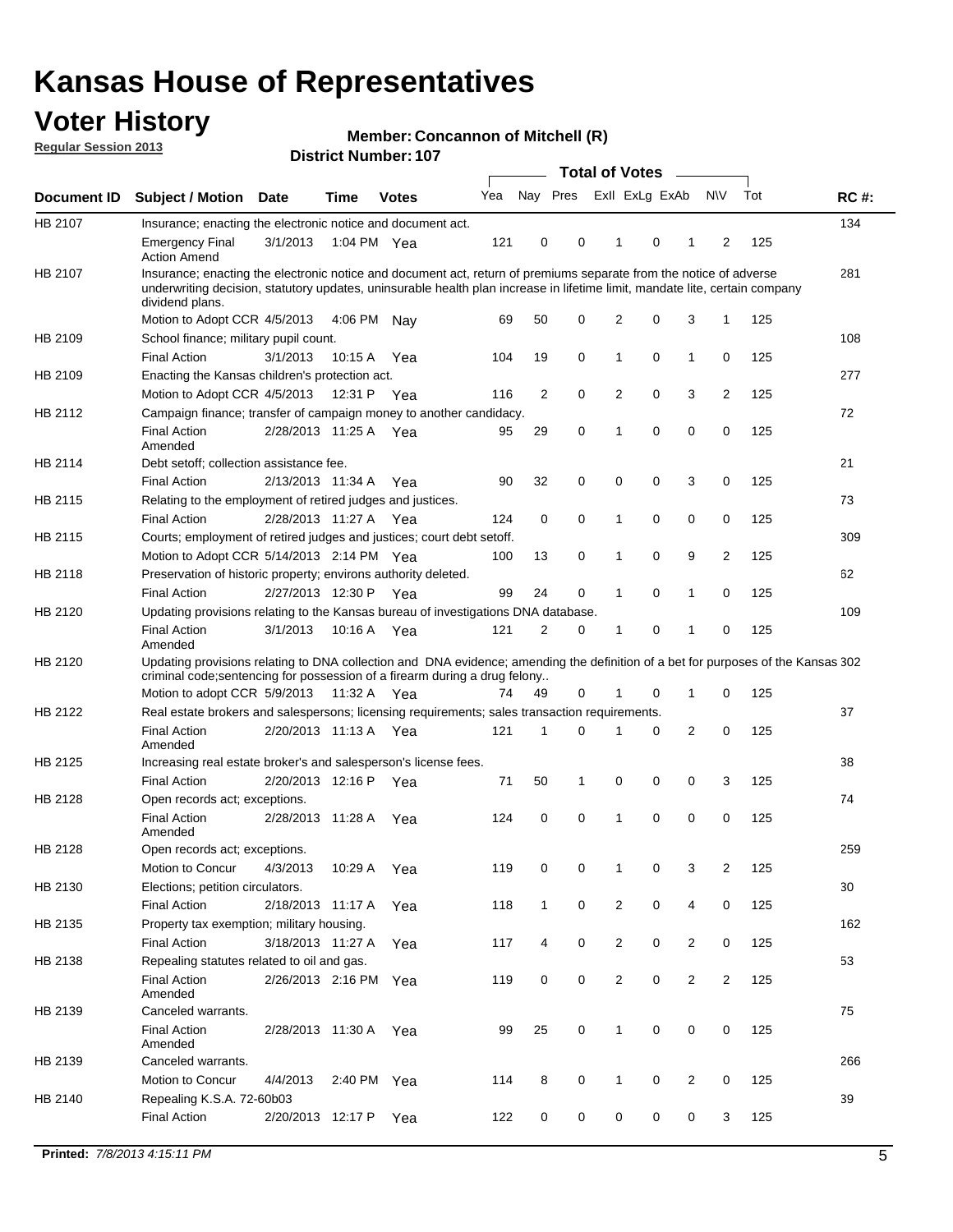## **Voter History**

**Regular Session 2013**

**Member: Concannon of Mitchell (R)** 

|             |                                                                                                                                              |          |                       |              |     |                         | <b>Total of Votes</b> |              |   | $\frac{1}{2}$  |           |     |             |
|-------------|----------------------------------------------------------------------------------------------------------------------------------------------|----------|-----------------------|--------------|-----|-------------------------|-----------------------|--------------|---|----------------|-----------|-----|-------------|
| Document ID | <b>Subject / Motion Date</b>                                                                                                                 |          | Time                  | <b>Votes</b> | Yea | Nay Pres Exll ExLg ExAb |                       |              |   |                | <b>NV</b> | Tot | <b>RC#:</b> |
| HB 2141     | Repealer; elections process for certain unified school districts.                                                                            |          |                       |              |     |                         |                       |              |   |                |           |     | 24          |
|             | <b>Final Action</b>                                                                                                                          |          | 2/14/2013 11:23 A     | Yea          | 123 | 0                       | 0                     | 0            | 0 | 1              | 1         | 125 |             |
| HB 2142     | Certain educational statutes concerning USD land transfers and higher education loan and grant programs.                                     |          |                       |              |     |                         |                       |              |   |                |           |     | 40          |
|             | <b>Final Action</b>                                                                                                                          |          | 2/20/2013 12:19 P     | Yea          | 122 | 0                       | 0                     | 0            | 0 | 0              | 3         | 125 |             |
| HB 2143     | Repealing outdated provisions relating to the purchase of certain real estate by the department of corrections.                              |          |                       |              |     |                         |                       |              |   |                |           |     | 34          |
|             | <b>Final Action</b>                                                                                                                          |          | 2/20/2013 11:09 A     | Yea          | 122 | 0                       | 0                     | 1            | 0 | $\overline{2}$ | 0         | 125 |             |
| HB 2144     | Repealing unnecessary statutes relating to juveniles.                                                                                        |          |                       |              |     |                         |                       |              |   |                |           |     | 76          |
|             | <b>Final Action</b>                                                                                                                          |          | 2/28/2013 11:32 A Yea |              | 124 | 0                       | 0                     | 1            | 0 | 0              | 0         | 125 |             |
| HB 2145     | Repealing K.S.A. 75-5028; concerning the sale of real estate by the secretary of transportation.                                             |          |                       |              |     |                         |                       |              |   |                |           |     | 35          |
|             | <b>Final Action</b>                                                                                                                          |          | 2/20/2013 11:11 A Yea |              | 122 | 0                       | 0                     |              | 0 | 2              | 0         | 125 |             |
| HB 2146     | Repealing the cancer drug repository program K.S.A. 2012 Supp. 65-1664 through 65-1667 and amending K.S.A. 2012 Supp. 77<br>65-1636.         |          |                       |              |     |                         |                       |              |   |                |           |     |             |
|             | <b>Final Action</b>                                                                                                                          |          | 2/28/2013 11:33 A     | Yea          | 124 | 0                       | 0                     |              | 0 | 0              | 0         | 125 |             |
| HB 2147     | Repealer; use of metric system on certain road signs and markers, moving of heavy vehicles on bridges or culverts, interstate 94<br>bridges. |          |                       |              |     |                         |                       |              |   |                |           |     |             |
|             | <b>Final Action</b>                                                                                                                          | 3/1/2013 |                       | 9:52 AM Yea  | 123 | 0                       | 0                     | 1            | 0 | 1              | 0         | 125 |             |
| HB 2148     | Repealers; postsecondary education scholarship provisions.                                                                                   |          |                       |              |     |                         |                       |              |   |                |           |     | 41          |
|             | <b>Final Action</b>                                                                                                                          |          | 2/20/2013 12:21 P     | Yea          | 106 | 16                      | 0                     | 0            | 0 | 0              | 3         | 125 |             |
| HB 2149     | Repealers; postsecondary education student loans and tuition grants.                                                                         |          |                       |              |     |                         |                       |              |   |                |           |     | 42          |
|             | <b>Final Action</b>                                                                                                                          |          | 2/20/2013 12:22 P     | Yea          | 108 | 14                      | 0                     | 0            | 0 | $\Omega$       | 3         | 125 |             |
| HB 2149     | Repealing a \$500,000 transfer from highway patrol training center fund to the state general fund.                                           |          |                       |              |     |                         |                       |              |   |                |           |     | 314         |
|             | Motion to Concur                                                                                                                             |          | 5/23/2013 10:22 A Yea |              | 113 | 0                       | 0                     |              | 0 | 8              | 3         | 125 |             |
| HB 2150     | Repealers; workforce development loan program act.                                                                                           |          |                       |              |     |                         |                       |              |   |                |           |     | 78          |
|             | <b>Final Action</b>                                                                                                                          |          | 2/28/2013 11:34 A     | Yea          | 94  | 30                      | 0                     | 1            | 0 | 0              | 0         | 125 |             |
| HB 2150     | Senate Substitute for HB 2150 by Committee on Commerce--Concerning the Kansas employment first oversight commission.                         |          |                       |              |     |                         |                       |              |   |                |           |     | 267         |
|             | Motion to Concur                                                                                                                             | 4/4/2013 |                       | 2:44 PM Yea  | 110 | 12                      | 0                     | 1            | 0 | 2              | 0         | 125 |             |
| HB 2151     | Repealers; report on medically underserved areas of the state.                                                                               |          |                       |              |     |                         |                       |              |   |                |           |     | 63          |
|             | Final Action                                                                                                                                 |          | 2/27/2013 12:31 P     | Yea          | 123 | 0                       | 0                     | 1            | 0 | 1              | 0         | 125 |             |
| HB 2152     | Repealer: uniform land sales practices act.                                                                                                  |          |                       |              |     |                         |                       |              |   |                |           |     | 36          |
|             | <b>Final Action</b>                                                                                                                          |          | 2/20/2013 11:12 A     | Yea          | 122 | 0                       | 0                     | 1            | 0 | 2              | 0         | 125 |             |
| HB 2153     | Unused medications act; dontating entities.                                                                                                  |          |                       |              |     |                         |                       |              |   |                |           |     | 64          |
|             | <b>Final Action</b><br>Amended                                                                                                               |          | 2/27/2013 12:33 P     | Yea          | 123 | 0                       | 0                     | 1            | 0 | 1              | 0         | 125 |             |
| HB 2154     | Senate Substitute for HB 2154 by Committee on Public Health and Welfare--Cosmetology; relating to licensure and renewal of 31                |          |                       |              |     |                         |                       |              |   |                |           |     |             |
|             | persons, salons and clinics.<br><b>Final Action</b><br>Amended                                                                               |          | 2/18/2013 11:19 A     | Yea          | 119 | 0                       | 0                     | 2            | 0 | 4              | 0         | 125 |             |
| HB 2155     | Cosmetology; relating to licensure and renewal.                                                                                              |          |                       |              |     |                         |                       |              |   |                |           |     | 32          |
|             | <b>Final Action</b><br>Amended                                                                                                               |          | 2/18/2013 11:21 A Yea |              | 119 | 0                       | 0                     | 2            | 0 | 4              | 0         | 125 |             |
| HB 2156     | Repealers; school finance; area vocational school fund; local effort as applied to U.S.D. No. 450                                            |          |                       |              |     |                         |                       |              |   |                |           |     | 43          |
|             | Final Action                                                                                                                                 |          | 2/20/2013 12:23 P     | Yea          | 122 | 0                       | 0                     | 0            | 0 | 0              | 3         | 125 |             |
| HB 2160     | Quality care assessment on skilled nursing care facilities.                                                                                  |          |                       |              |     |                         |                       |              |   |                |           |     | 144         |
|             | Final Action                                                                                                                                 | 3/7/2013 |                       | 12:13 P Yea  | 100 | 21                      | 0                     | $\mathbf{1}$ | 0 | 3              | 0         | 125 |             |
| HB 2162     | Prohibition on use of state appropriated moneys to lobby relating to gun control at federal, state and local ogvernment level.               |          |                       |              |     |                         |                       |              |   |                |           |     | 79          |
|             | <b>Final Action</b><br>Amended                                                                                                               |          | 2/28/2013 11:36 A Yea |              | 120 | 4                       | 0                     | 1            | 0 | 0              | 0         | 125 |             |
| HB 2162     | Prohibition on use of state appropriated moneys to lobby at federal, state and local government levels relating to gun control.              |          |                       |              |     |                         |                       |              |   |                |           |     | 312         |
|             | Motion to adopt CCR 5/21/2013 2:52 PM Yea                                                                                                    |          |                       |              | 83  | 28                      | $\Omega$              | 1            | 0 | 13             | 0         | 125 |             |
| HB 2163     | Relating to garnishment proceedings.                                                                                                         |          |                       |              |     |                         |                       |              |   |                |           |     | 80          |
|             | <b>Final Action</b>                                                                                                                          |          | 2/28/2013 11:37 A     | Yea          | 124 | 0                       | 0                     | $\mathbf{1}$ | 0 | 0              | 0         | 125 |             |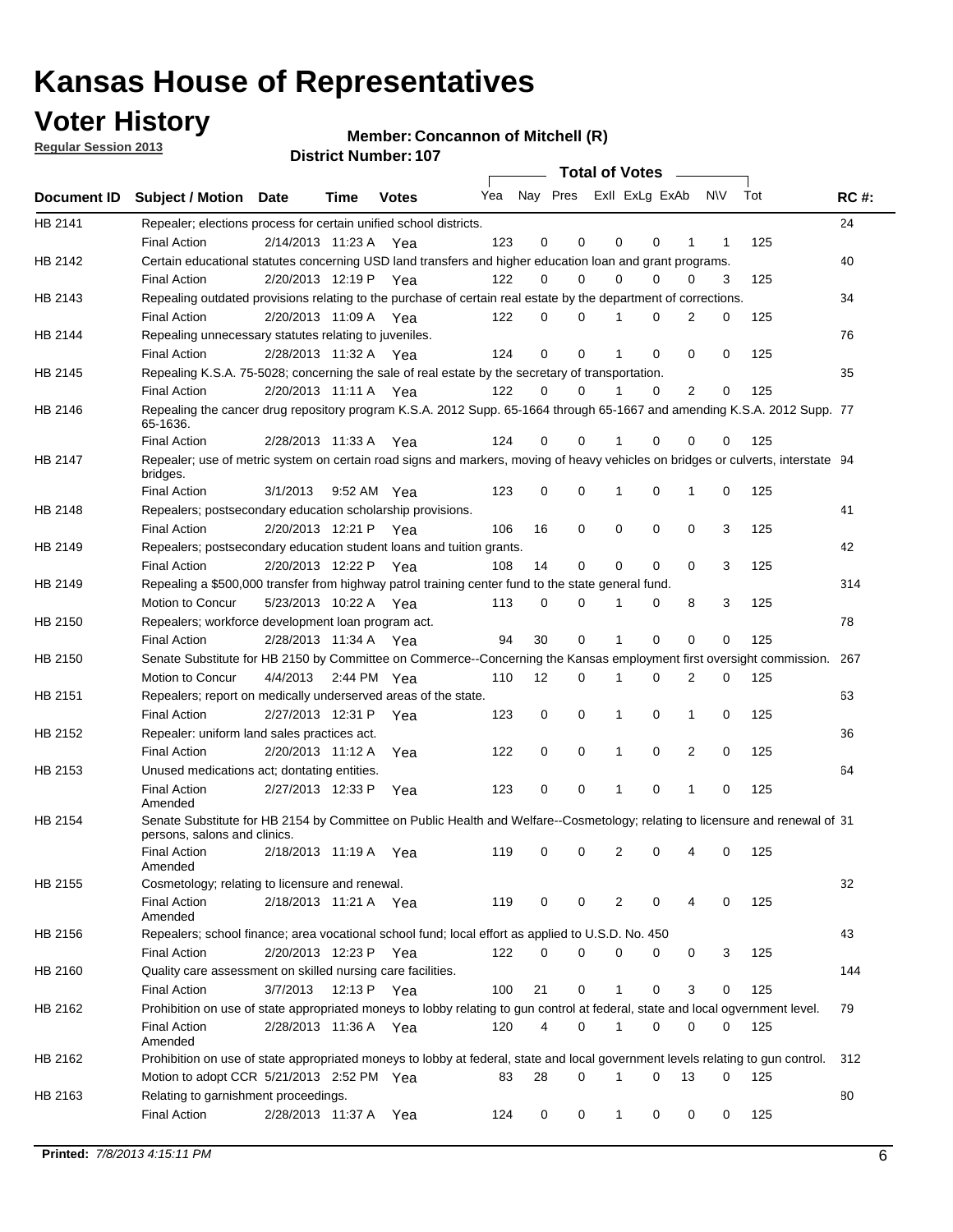## **Voter History**

**Regular Session 2013**

#### **Member: Concannon of Mitchell (R)**

|                |                                                                                                                                                                                                                                    |                        |         | <b>DISUILLINUIIIDEL. IUI</b> |     |              |          | Total of Votes – |          |   |              |     |             |
|----------------|------------------------------------------------------------------------------------------------------------------------------------------------------------------------------------------------------------------------------------|------------------------|---------|------------------------------|-----|--------------|----------|------------------|----------|---|--------------|-----|-------------|
| Document ID    | <b>Subject / Motion</b>                                                                                                                                                                                                            | Date                   | Time    | <b>Votes</b>                 | Yea | Nay Pres     |          | Exll ExLg ExAb   |          |   | <b>NV</b>    | Tot | <b>RC#:</b> |
| HB 2164        | Relating to jurors; information disqualifying prospective juror from jury service.                                                                                                                                                 |                        |         |                              |     |              |          |                  |          |   |              |     | 47          |
|                | <b>Final Action</b><br>Amended                                                                                                                                                                                                     | 2/25/2013 12:12 P Yea  |         |                              | 75  | 45           | 0        | $\mathbf 0$      | 0        | 0 | 5            | 125 |             |
| HB 2164        | Juries and grand juries.                                                                                                                                                                                                           |                        |         |                              |     |              |          |                  |          |   |              |     | 284         |
|                | Motion to Adopt CCR 4/5/2013                                                                                                                                                                                                       |                        |         | 5:53 PM Yea                  | 92  | 28           | 0        | 2                | 0        | 2 | $\mathbf{1}$ | 125 |             |
| HB 2166        | Sub HB 2166 by Committee on Judiciary -- Relating to the medical assistance recovery program.                                                                                                                                      |                        |         |                              |     |              |          |                  |          |   |              |     | 165         |
|                | Final Action Sub Bill 3/19/2013 10:34 A Yea<br>Amended                                                                                                                                                                             |                        |         |                              | 112 | 11           | 0        | 1                | 0        | 1 | 0            | 125 |             |
| HB 2167        | Establishing Native American legislative day at the capitol.                                                                                                                                                                       |                        |         |                              |     |              |          |                  |          |   |              |     | 54          |
|                | <b>Final Action</b>                                                                                                                                                                                                                | 2/26/2013 2:17 PM Yea  |         |                              | 119 | 0            | 0        | $\overline{2}$   | $\Omega$ | 2 | 2            | 125 |             |
| HB 2167        | Senate Substitute for HB 2167 by Committee on Federal and State Affairs -- Concerning fireworks; regulations thereof.                                                                                                              |                        |         |                              |     |              |          |                  |          |   |              |     | 261         |
|                | Motion to Concur                                                                                                                                                                                                                   | 4/4/2013 11:11 A Yea   |         |                              | 100 | 23           | 0        | 1                | 0        | 1 | 0            | 125 |             |
| HB 2169        | Allowing for proceedings to determine final disposition of prisoner's pending probation revocations.                                                                                                                               |                        |         |                              |     |              |          |                  |          |   |              |     | 49          |
|                | <b>Final Action</b>                                                                                                                                                                                                                | 2/26/2013 2:10 PM Yea  |         |                              | 119 | 0            | $\Omega$ | 0                | 0        | 0 | 6            | 125 |             |
| HB 2170        | Concerning sentencing dispositions, probation and postrelease supervision.                                                                                                                                                         |                        |         |                              |     |              |          |                  |          |   |              |     | 110         |
|                | <b>Final Action</b><br>Amended                                                                                                                                                                                                     | 3/1/2013               |         | 10:23 A Nay                  | 79  | 44           | 0        | 1                | 0        | 1 | 0            | 125 |             |
| HB 2170        | Concerning sentencing dispositions, probation and postrelease supervision.                                                                                                                                                         |                        |         |                              |     |              |          |                  |          |   |              |     | 256         |
|                | Motion to Concur                                                                                                                                                                                                                   | 4/1/2013               | 10:54 A | Nay                          | 75  | 44           | 0        | $\mathbf 1$      | 0        | 2 | 3            | 125 |             |
| HB 2172        | Cemeteries; cemetery corporations and cemetery merchandise.                                                                                                                                                                        |                        |         |                              |     |              |          |                  |          |   |              |     | 81          |
|                | <b>Final Action</b><br>Amended                                                                                                                                                                                                     | 2/28/2013 11:38 A      |         | Yea                          | 124 | 0            | 0        | 1                | $\Omega$ | 0 | 0            | 125 |             |
| HB 2176        | The Eisenhower foundation license plate.                                                                                                                                                                                           |                        |         |                              |     |              |          |                  |          |   |              |     | 57          |
|                | <b>Final Action</b>                                                                                                                                                                                                                | 2/27/2013 12:11 P      |         | Yea                          | 112 | 11           | 0        | 0                | 0        | 1 | 1            | 125 |             |
| <b>HB 2177</b> | Relating to motor carriers; concerning safety rules and regulations; certificates of convenience and necessity; transportation of 55<br>certain materials.                                                                         |                        |         |                              |     |              |          |                  |          |   |              |     |             |
|                | <b>Final Action</b><br>Amended                                                                                                                                                                                                     | 2/26/2013 2:18 PM Yea  |         |                              | 119 | 0            | 0        | $\overline{2}$   | 0        | 2 | 2            | 125 |             |
| HB 2179        | Amending the secretary of labor's role of taking assignment of wage claims.                                                                                                                                                        |                        |         |                              |     |              |          |                  |          |   |              |     | 111         |
|                | <b>Final Action</b><br>Amended                                                                                                                                                                                                     | 3/1/2013               |         | 10:24 A Yea                  | 87  | 36           | 0        | 1                | $\Omega$ | 1 | 0            | 125 |             |
| HB 2181        | Authorizing licensing bodies to accept certain online distance education courses towards licensure for military service member 55<br>applicants                                                                                    |                        |         |                              |     |              |          |                  |          |   |              |     |             |
|                | <b>Final Action</b>                                                                                                                                                                                                                | 2/27/2013 12:34 P      |         | Yea                          | 123 | 0            | 0        | 1                | 0        | 1 | 0            | 125 |             |
| HB 2182        | Relating to grand juries.                                                                                                                                                                                                          |                        |         |                              |     |              |          |                  |          |   |              |     | 152         |
|                | <b>Final Action</b><br>Amended                                                                                                                                                                                                     | 3/13/2013 11:20 A ExAb |         |                              | 100 | 24           | 0        | 0                | 0        | 1 | 0            | 125 |             |
| HB 2183        | Substitute HB 2183 by Committee on Health and Human Services - - designation and control of infectious and contagious<br>diseases.                                                                                                 |                        |         |                              |     |              |          |                  |          |   |              |     | 112         |
|                | Final Action Sub Bill 3/1/2013<br>Amended                                                                                                                                                                                          |                        |         | 10:26 A Yea                  | 122 | $\mathbf{1}$ | 0        | $\mathbf{1}$     | 0        | 1 | 0            | 125 |             |
| HB 2183        | Substitute HB 2183 by Committee on Health and Human Services -- department of health and environment statutory duties<br>and functions, infectious and contagious diseases, laboratory services, health information technology and |                        |         |                              |     |              |          |                  |          |   |              |     | 297         |
|                | Motion to Adopt CCR 4/5/2013                                                                                                                                                                                                       |                        |         | 9:37 PM Yea                  | 120 | 0            | 0        | 2                | 0        | 2 | $\mathbf{1}$ | 125 |             |
| HB 2185        | Consolidation of citites and counties; dual majority vote.                                                                                                                                                                         |                        |         |                              |     |              |          |                  |          |   |              |     | 113         |
|                | <b>Final Action</b><br>Amended                                                                                                                                                                                                     | 3/1/2013               |         | 10:27 A Yea                  | 119 | 4            | 0        | 1                | 0        | 1 | 0            | 125 |             |
| HB 2193        | Public facilities; accessiblity standards for disabled persons.                                                                                                                                                                    |                        |         |                              |     |              |          |                  |          |   |              |     | 145         |
|                | <b>Final Action</b>                                                                                                                                                                                                                | 3/7/2013               | 12:14 P | Yea                          | 121 | 0            | 0        | 1                | 0        | 3 | 0            | 125 |             |
| HB 2195        | Claims against the state; 2012 Joint Committee recommendations.                                                                                                                                                                    |                        |         |                              |     |              |          |                  |          |   |              |     | 146         |
|                | Final Action<br>Amended                                                                                                                                                                                                            | 3/7/2013               |         | 12:16 P Yea                  | 110 | 10           | 0        | $\mathbf{1}$     | 0        | 3 | 1            | 125 |             |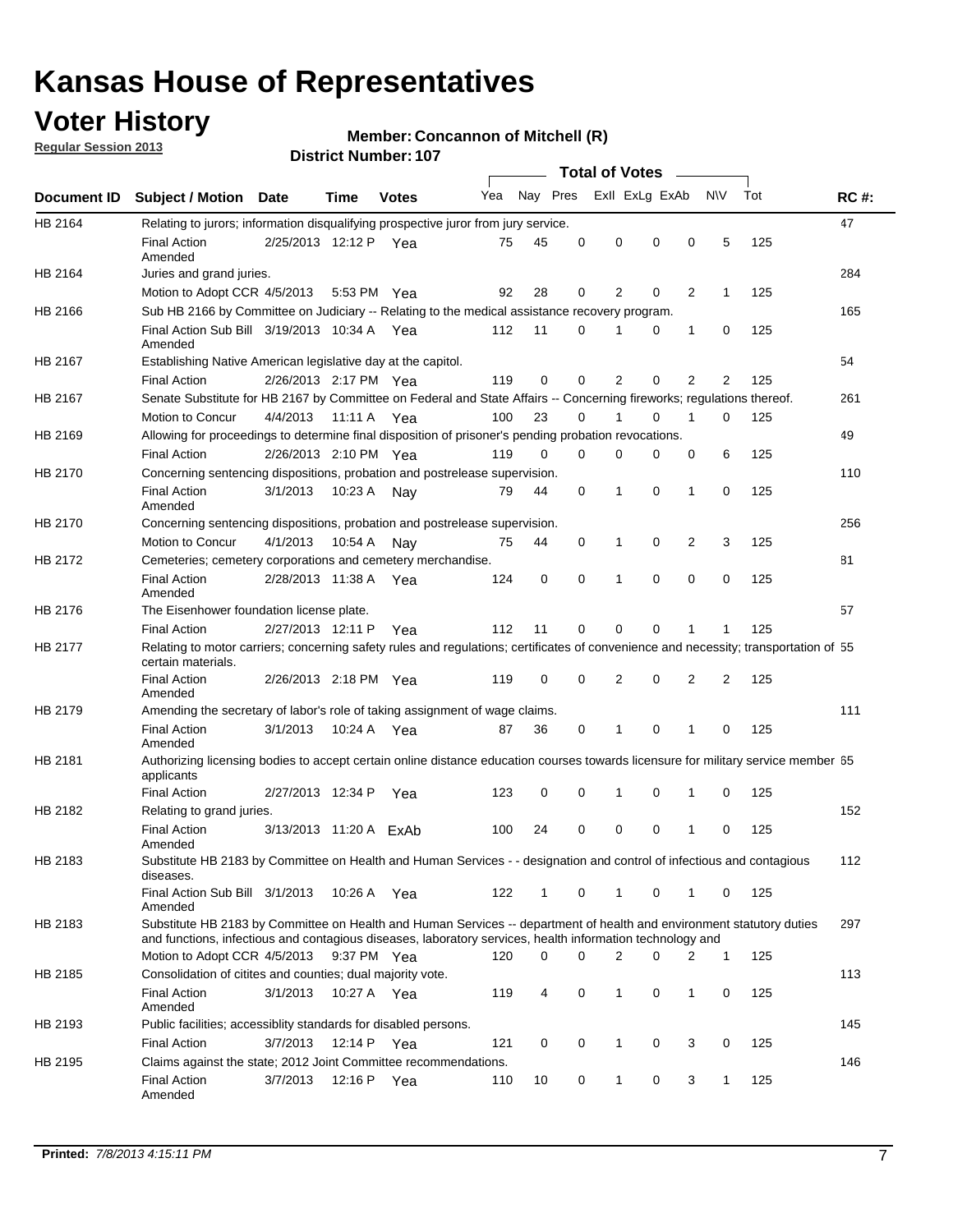## **Voter History**

**Member: Concannon of Mitchell (R)** 

**Regular Session 2013**

|             |                                                                                                                                                                                                                |                       |             |              |     |          |   | <b>Total of Votes</b> |             |              |                |     |             |
|-------------|----------------------------------------------------------------------------------------------------------------------------------------------------------------------------------------------------------------|-----------------------|-------------|--------------|-----|----------|---|-----------------------|-------------|--------------|----------------|-----|-------------|
| Document ID | <b>Subject / Motion Date</b>                                                                                                                                                                                   |                       | Time        | <b>Votes</b> | Yea | Nay Pres |   | Exll ExLg ExAb        |             |              | <b>NV</b>      | Tot | <b>RC#:</b> |
| HB 2197     | Kansas state high school activities association; membership of board of directors and executive board.                                                                                                         |                       |             |              |     |          |   |                       |             |              |                |     | 249         |
|             | <b>Emergency Final</b><br><b>Action Amend</b>                                                                                                                                                                  | 3/26/2013 8:46 PM Yea |             |              | 69  | 53       | 0 |                       | 0           | 2            | 0              | 125 |             |
| HB 2199     | Second amendment protection act.                                                                                                                                                                               |                       |             |              |     |          |   |                       |             |              |                |     | 157         |
|             | <b>Final Action</b><br>Amended                                                                                                                                                                                 | 3/14/2013 11:34 A     |             | Yea          | 94  | 29       | 0 | 0                     | 0           | 2            | 0              | 125 |             |
| HB 2199     | Senate Substitute for HB 2199 by Committee on Federal and State Affairs--Secretary of Administration; successor; diretor of<br>accounts and reports; certain rules and regulations; Kansas liquor control act. |                       |             |              |     |          |   |                       |             |              |                |     | 313         |
|             | Motion to adopt CCR 5/22/2013 2:17 PM Yea                                                                                                                                                                      |                       |             |              | 89  | 23       | 0 | 1                     | 0           | 12           | 0              | 125 |             |
| HB 2200     | Executive chief information technology officer; office of information tehcnology services.                                                                                                                     |                       |             |              |     |          |   |                       |             |              |                |     | 114         |
|             | <b>Final Action</b><br>Amended                                                                                                                                                                                 | 3/1/2013              | 10:28 A     | Yea          | 121 | 2        | 0 | 1                     | 0           | 1            | 0              | 125 |             |
| HB 2201     | Telecommunications; regulation by the state corporation commission and distributions from the Kansas universal service<br>fund.                                                                                |                       |             |              |     |          |   |                       |             |              |                |     | 33          |
|             | <b>Final Action</b><br>Amended                                                                                                                                                                                 | 2/18/2013 11:24 A     |             | Yea          | 118 | 1        | 0 | 2                     | 0           | 4            | 0              | 125 |             |
| HB 2201     | Telecommunications; regulation by the state corporation commission and distributions from the Kansas universal service<br>fund.                                                                                |                       |             |              |     |          |   |                       |             |              |                |     | 278         |
|             | Motion to Adopt CCR 4/5/2013                                                                                                                                                                                   |                       | 12:57 P     | Nav          | 99  | 20       | 0 | $\overline{2}$        | 0           | 3            | 1              | 125 |             |
| HB 2202     | Providing automatic relief from certain motor carrier restrictions upon the governor's declaration of emergency.                                                                                               |                       |             |              |     |          |   |                       |             |              |                |     | 44          |
|             | <b>Final Action</b><br>Amended                                                                                                                                                                                 | 2/20/2013 12:25 P     |             | Yea          | 122 | 0        | 0 | 0                     | 0           | 0            | 3              | 125 |             |
| HB 2203     | Relating to exercise of religion.                                                                                                                                                                              |                       |             |              |     |          |   |                       |             |              |                |     | 115         |
|             | <b>Final Action</b><br>Amended                                                                                                                                                                                 | 3/1/2013              | 10:31 A     | Yea          | 109 | 14       | 0 | 1                     | 0           | $\mathbf{1}$ | $\mathbf 0$    | 125 |             |
| HB 2203     | Relating to exercise of religion.                                                                                                                                                                              |                       |             |              |     |          |   |                       |             |              |                |     | 200         |
|             | Motion to Concur                                                                                                                                                                                               | 3/25/2013 9:41 AM Yea |             |              | 109 | 12       | 0 | 2                     | $\mathbf 0$ | 2            | 0              | 125 |             |
| HB 2204     | Relating to redemption of real property.                                                                                                                                                                       |                       |             |              |     |          |   |                       |             |              |                |     | 116         |
|             | <b>Final Action</b><br>Amended                                                                                                                                                                                 | 3/1/2013              | 10:32 A     | Yea          | 123 | 0        | 0 | $\mathbf{1}$          | $\mathbf 0$ | $\mathbf{1}$ | 0              | 125 |             |
| HB 2204     | Extending the judicial branch surcharge for two years.                                                                                                                                                         |                       |             |              |     |          |   |                       |             |              |                |     | 308         |
|             | Motion to adopt CCR 5/13/2013 10:38 A Yea                                                                                                                                                                      |                       |             |              | 121 | 1        | 0 | 0                     | 0           | 3            | $\mathbf 0$    | 125 |             |
| HB 2205     | Adoption hearings; time and waiver of notice.                                                                                                                                                                  |                       |             |              |     |          |   |                       |             |              |                |     | 117         |
|             | <b>Final Action</b><br>Amended                                                                                                                                                                                 | 3/1/2013              | 10:33 A     | Yea          | 123 | 0        | 0 | 1                     | $\mathbf 0$ | 1            | 0              | 125 |             |
| HB 2207     | Substitute HB 2207 by Committee on Agriculture and Natural Resources--Amending provisions relating to the regulation and<br>certification of animal feeding facilities.                                        |                       |             |              |     |          |   |                       |             |              |                |     | 56          |
|             | Final Action Sub Bill 2/26/2013 2:20 PM Yea                                                                                                                                                                    |                       |             |              | 119 | 0        | 0 | $\overline{2}$        | 0           | 2            | $\overline{2}$ | 125 |             |
| HB 2207     | Substitute HB 2207 by Committee on Agriculture and Natural Resources--Amending provisions relating to the regulation and<br>certification of animal feeding facilities.                                        |                       |             |              |     |          |   |                       |             |              |                |     | 257         |
|             | Motion to Concur                                                                                                                                                                                               | 4/1/2013              | 2:23 PM Yea |              | 119 | 0        | 0 | 1                     | 0           | 3            | 2              | 125 |             |
| HB 2209     | Amendments to the Kansas offender registration act.                                                                                                                                                            |                       |             |              |     |          |   |                       |             |              |                |     | 66          |
|             | <b>Final Action</b><br>Amended                                                                                                                                                                                 | 2/27/2013 12:35 P Yea |             |              | 123 | 0        | 0 | $\mathbf{1}$          | 0           | $\mathbf{1}$ | 0              | 125 |             |
| HB 2210     | Elections; change of party affiliation.                                                                                                                                                                        |                       |             |              |     |          |   |                       |             |              |                |     | 132         |
|             | <b>Emergency Final</b><br><b>Action Amend</b>                                                                                                                                                                  | 3/1/2013              | 1:02 PM Yea |              | 72  | 49       | 0 | 1                     | 0           | 1            | 2              | 125 |             |
| HB 2212     | Concerning the requirements to receiving a service grant through the veterans claims assistance program.                                                                                                       |                       |             |              |     |          |   |                       |             |              |                |     | 118         |
|             | <b>Final Action</b>                                                                                                                                                                                            | 3/1/2013              | 10:34 A Yea |              | 123 | 0        | 0 | $\mathbf 1$           | 0           | 1            | 0              | 125 |             |
| HB 2213     | Member elections and retirement benefit determinations and one-time payments under KPERS act of 2015.                                                                                                          |                       |             |              |     |          |   |                       |             |              |                |     | 27          |
|             | <b>Final Action</b><br>Amended                                                                                                                                                                                 | 2/15/2013 11:19 A Yea |             |              | 115 | 0        | 0 | 2                     | 2           | 3            | 3              | 125 |             |
| HB 2213     | Member elections and retirement benefit determinations and one-time payments under KPERS act of 2015.                                                                                                          |                       |             |              |     |          |   |                       |             |              |                |     | 311         |
|             | Motion to adopt CCR 5/20/2013 2:11 PM Yea                                                                                                                                                                      |                       |             |              | 104 | 0        | 0 | 1                     | 0           | 16           | 4              | 125 |             |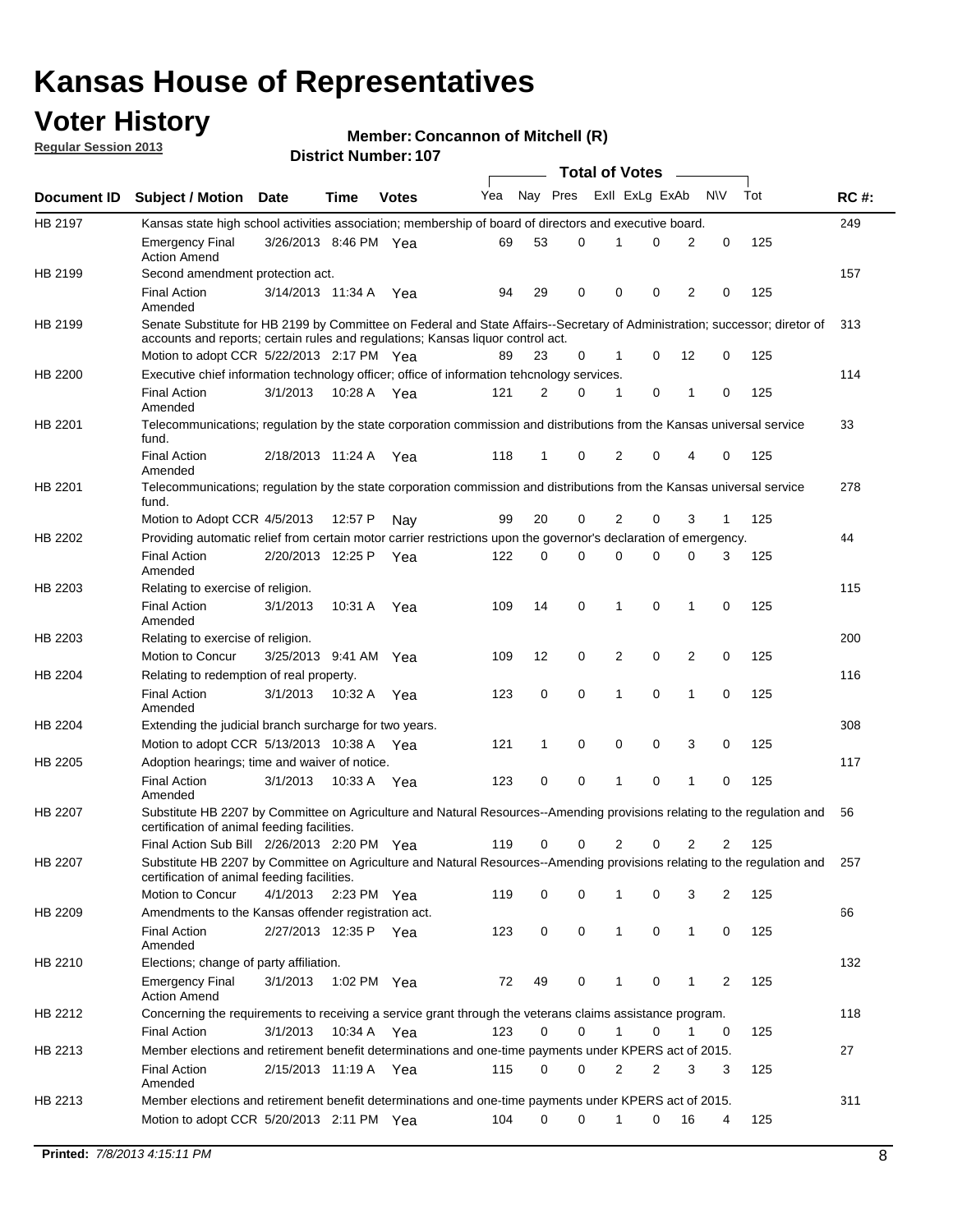## **Voter History**

**Member: Concannon of Mitchell (R)** 

**Regular Session 2013**

|                |                                                                                                                                                                                                       |                        |             | <b>DISTRICT NUMBER: 107</b> |     |          |   |          |                                    |              |           |     |             |
|----------------|-------------------------------------------------------------------------------------------------------------------------------------------------------------------------------------------------------|------------------------|-------------|-----------------------------|-----|----------|---|----------|------------------------------------|--------------|-----------|-----|-------------|
| Document ID    | <b>Subject / Motion</b>                                                                                                                                                                               | Date                   | Time        | <b>Votes</b>                | Yea | Nay Pres |   |          | Total of Votes –<br>Exll ExLg ExAb |              | <b>NV</b> | Tot | <b>RC#:</b> |
| HB 2216        | Repealing certain joint committees and amending related statutes; amending the joint committees on special claims against<br>the state.                                                               |                        |             |                             |     |          |   |          |                                    |              |           |     | 119         |
|                | <b>Final Action</b><br>Amended                                                                                                                                                                        | 3/1/2013               | 10:36 A     | Yea                         | 91  | 32       | 0 | 1        | 0                                  | 1            | 0         | 125 |             |
| HB 2216        | Repealing certain joint committees and amending related statutes; amending the joint committees on special claims against<br>the state.                                                               |                        |             |                             |     |          |   |          |                                    |              |           |     | 323         |
|                | Motion to adopt CCR 6/2/2013                                                                                                                                                                          |                        | 12:18 A     | Yea                         | 81  | 28       | 0 | 1        | 0                                  | 6            | 9         | 125 |             |
| <b>HB 2217</b> | Creating the crime of female genital mutilation and setting the penalty.                                                                                                                              |                        |             |                             |     |          |   |          |                                    |              |           |     | 120         |
|                | <b>Final Action</b><br>Amended                                                                                                                                                                        | 3/1/2013               | 10:37 A Yea |                             | 123 | 0        | 0 | 1        | $\mathbf 0$                        | $\mathbf{1}$ | 0         | 125 |             |
| HB 2218        | Driving under the influence of alcohol or drugs; tests; implied consent; administrative hearings.                                                                                                     |                        |             |                             |     |          |   |          |                                    |              |           |     | 82          |
|                | <b>Final Action</b>                                                                                                                                                                                   | 2/28/2013 11:40 A Yea  |             |                             | 124 | 0        | 0 | 1        | $\Omega$                           | 0            | 0         | 125 |             |
| HB 2218        | Driving under the influence of alcohol or drugs; boating under the influence of alcohol or drugs; tests; implied consent;<br>administrative hearings; aggravated battery DUI.                         |                        |             |                             |     |          |   |          |                                    |              |           |     | 303         |
|                | Motion to adopt CCR 5/9/2013                                                                                                                                                                          |                        | 11:46 A     | Yea                         | 120 | 2        | 0 | 1        | 0                                  | 1            | 1         | 125 |             |
| HB 2221        | Enacting the equal access act; school employees; professional employees organization.                                                                                                                 |                        |             |                             |     |          |   |          |                                    |              |           |     | 83          |
|                | <b>Final Action</b>                                                                                                                                                                                   | 2/28/2013 11:42 A      |             | Nav                         | 71  | 53       | 0 | 1        | 0                                  | 0            | 0         | 125 |             |
| HB 2222        | School districts; bullying policies.<br><b>Emergency Final</b>                                                                                                                                        | 3/1/2013               |             | 1:13 PM Yea                 | 119 | 1        | 1 | 1        | 0                                  | 1            | 2         | 125 | 141         |
| HB 2228        | <b>Action Amend</b><br>Decreased employer payments to group insurance reserve fund for KPERS plan of death and long-term disability benefits                                                          |                        |             |                             |     |          |   |          |                                    |              |           |     | 28          |
|                | during fiscal years 2014 and 2015.                                                                                                                                                                    |                        |             |                             |     |          |   |          |                                    |              |           |     |             |
|                | <b>Final Action</b><br>Amended                                                                                                                                                                        | 2/15/2013 11:21 A      |             | Yea                         | 115 | 0        | 0 | 2        | 2                                  | 3            | 3         | 125 |             |
| HB 2231        | Substitute HB 2231 by Committee on Appropriations - Appropriations for FY 2014, FY 2015, FY 2016, FY 2017 and FY 2018<br>for various state agencies; capital improvement projects.                    |                        |             |                             |     |          |   |          |                                    |              |           |     | 177         |
|                | Final Action Sub Bill 3/20/2013 10:29 A<br>Amended                                                                                                                                                    |                        |             | Yea                         | 68  | 55       | 0 |          | 0                                  | 1            | 0         | 125 |             |
| HB 2234        | Contracts between the Kansas turnpike authority and the Kansas department of transportation.                                                                                                          |                        |             |                             |     |          |   |          |                                    |              |           |     | 151         |
|                | <b>Final Action</b><br>Amended                                                                                                                                                                        | 3/11/2013 11:16 A ExAb |             |                             | 81  | 41       | 0 | $\Omega$ | 1                                  | 2            | 0         | 125 |             |
| HB 2234        | Naming the secretary of transportation as the director of operations of the Kansas turnpike authority; pertaining to certain<br>contracts between the authority and the department of transportation. |                        |             |                             |     |          |   |          |                                    |              |           |     | 299         |
|                | Motion to Adopt CCR 4/5/2013                                                                                                                                                                          |                        | 10:12 P     | Yea                         | 76  | 44       | 0 | 2        | 0                                  | 2            | 1         | 125 |             |
| HB 2244        | Taxation of watercraft.<br><b>Emergency Final</b>                                                                                                                                                     | 3/26/2013 8:49 PM Yea  |             |                             | 107 | 15       | 0 | 1        | 0                                  | 2            | 0         | 125 | 250         |
|                | <b>Action Amend</b>                                                                                                                                                                                   |                        |             |                             |     |          |   |          |                                    |              |           |     |             |
| HB 2249        | City annexation of fire district land; double taxation; refund.                                                                                                                                       |                        |             |                             |     |          |   |          |                                    |              |           |     | 121         |
|                | <b>Final Action</b><br>Amended                                                                                                                                                                        | 3/1/2013 10:39 A Yea   |             |                             | 101 | 22       | 0 |          | $\mathbf 0$                        |              | 0         | 125 |             |
| HB 2249        | Certain property issues; fire districts; historic preservation; solid waste.                                                                                                                          |                        |             |                             |     |          |   |          |                                    |              |           |     | 310         |
|                | Motion to Adopt CCR 5/17/2013 10:25 A Yea                                                                                                                                                             |                        |             |                             | 92  | 18       | 0 | 1        | 0                                  | 14           | 0         | 125 |             |
| HB 2252        | Eliminating the statute of limitations for prosecutions of rape and aggravated criminal sodomy.                                                                                                       |                        |             |                             |     |          |   |          |                                    |              |           |     | 122         |
|                | <b>Final Action</b><br>Amended                                                                                                                                                                        | 3/1/2013               |             | 10:40 A Yea                 | 123 | 0        | 0 | 1        | 0                                  | 1            | 0         | 125 |             |
| HB 2253        | Abortion; prohibiting funding for abortion services; amending late-term abortion and woman's- right-to-know statutes.                                                                                 |                        |             |                             |     |          |   |          |                                    |              |           |     | 178         |
|                | <b>Final Action</b><br>Amended                                                                                                                                                                        | 3/20/2013 10:31 A Yea  |             |                             | 92  | 31       | 0 | 1        | 0                                  | 1            | 0         | 125 |             |
| HB 2253        | Abortion; prohibiting funding for abortion services; amending late-term abortion and woman's- right-to-know statutes.                                                                                 |                        |             |                             |     |          |   |          |                                    |              |           |     | 301         |
|                | Motion to Adopt CCR 4/5/2013                                                                                                                                                                          |                        | 10:34 P     | Yea                         | 90  | 30       | 0 | 2        | 0                                  | 2            | 1         | 125 |             |
| HB 2255        | Economic development; investments in telecommunications machinery and equipment.                                                                                                                      |                        |             |                             |     |          |   |          |                                    |              |           |     | 142         |
|                | EFA Sub Bill<br>Amended                                                                                                                                                                               | 3/1/2013               |             | 1:15 PM $Yea$               | 116 | 5        | 0 | 1        | 0                                  | 1            | 2         | 125 |             |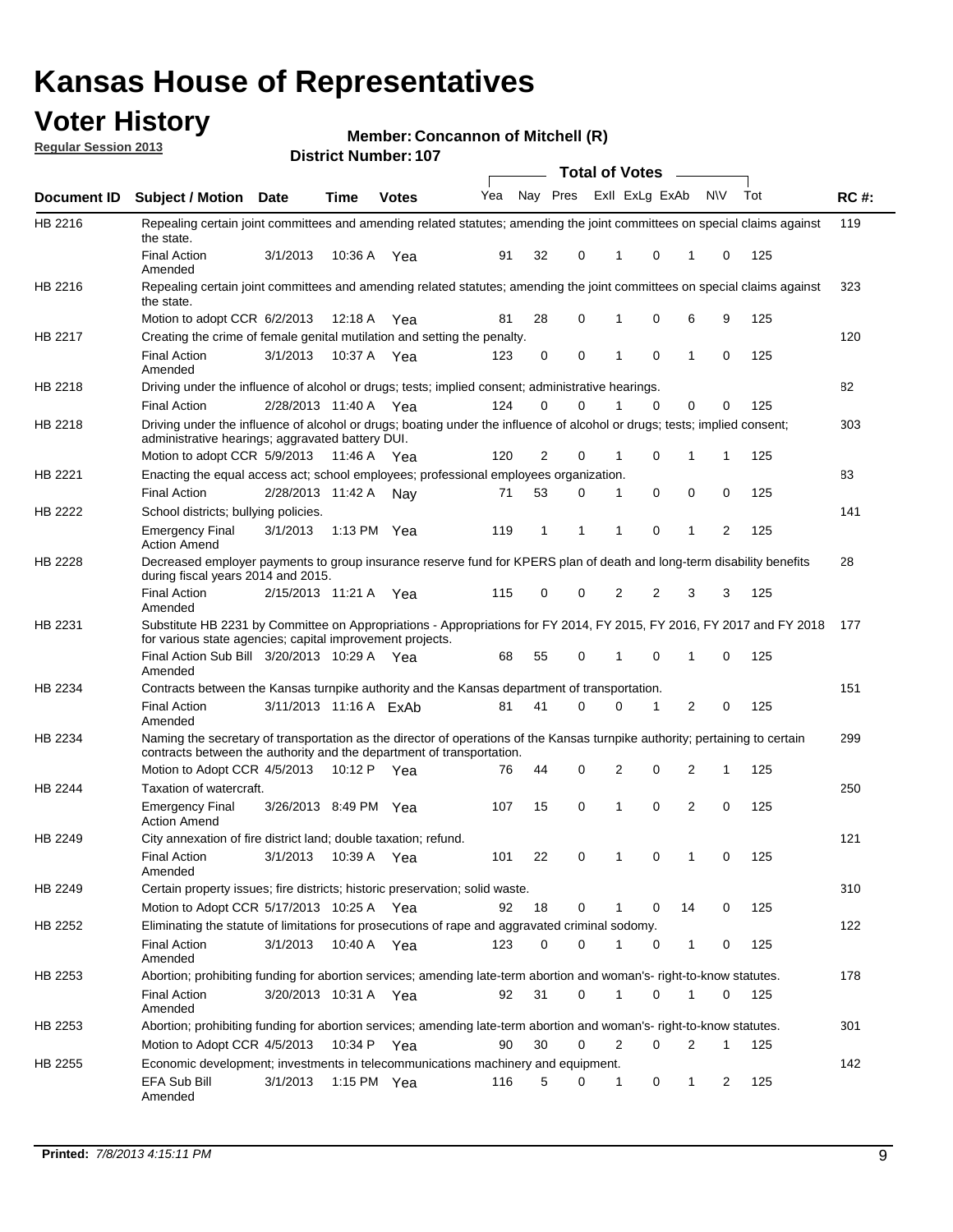## **Voter History**

**Member: Concannon of Mitchell (R)** 

**Regular Session 2013**

|                    |                                                                                                                                                                                       |                       |             | <b>DISUILLINUIIIDEL. IUI</b> |     |                         |             | Total of Votes - |              |                |                |     |             |
|--------------------|---------------------------------------------------------------------------------------------------------------------------------------------------------------------------------------|-----------------------|-------------|------------------------------|-----|-------------------------|-------------|------------------|--------------|----------------|----------------|-----|-------------|
| <b>Document ID</b> | <b>Subject / Motion</b>                                                                                                                                                               | <b>Date</b>           | Time        | <b>Votes</b>                 | Yea | Nay Pres ExII ExLg ExAb |             |                  |              |                | <b>NV</b>      | Tot | <b>RC#:</b> |
| HB 2259            | Domestic relations; relating to dissolution of marriage;                                                                                                                              |                       |             |                              |     |                         |             |                  |              |                |                |     | 58          |
|                    | <b>Final Action</b>                                                                                                                                                                   | 2/27/2013 12:12 P Yea |             |                              | 123 | 0                       | 0           | 1                | 0            | 1              | 0              | 125 |             |
| HB 2261            | Authorizing the expenditure of unencumbered balances held by school district; removing the cap for contingency reserve<br>fund.                                                       |                       |             |                              |     |                         |             |                  |              |                |                |     | 48          |
|                    | <b>Final Action</b><br>Amended                                                                                                                                                        | 2/25/2013 12:13 P     |             | Yea                          | 120 | 0                       | 0           | 0                | 0            | 0              | 5              | 125 |             |
| HB 2261            | School districts; expenditure of unencumbered bala ces; removing the cap for contingency reserve fund; establishing celebrate 305                                                     |                       |             |                              |     |                         |             |                  |              |                |                |     |             |
|                    | freedom week; bullying policies. ies.                                                                                                                                                 |                       |             |                              |     |                         |             |                  |              |                |                |     |             |
|                    | Motion to adopt CCR 5/9/2013                                                                                                                                                          |                       | 2:25 PM Yea |                              | 119 | 1                       | 0           | 1                | 0            | 4              | 0              | 125 |             |
| HB 2262            | Substitute HB 2262 by Committee on Appropriations - Amending the percentage amount that is deposited into the oil and gas 210<br>valuation depletion trust fund from 12.41% to 8.25%. |                       |             |                              |     |                         |             |                  |              |                |                |     |             |
|                    | Final Action Sub Bill 3/26/2013 9:58 AM Yea                                                                                                                                           |                       |             |                              | 96  | 23                      | 0           |                  | 0            | 5              | 0              | 125 |             |
| HB 2267            | Income tax, credits, high performance incentive program; subtraction modifications, certain expenses related to living dinor<br>organ donations.                                      |                       |             |                              |     |                         |             |                  |              |                |                |     | 252         |
|                    | <b>Emergency Final</b><br><b>Action Amend</b>                                                                                                                                         | 3/26/2013 8:52 PM Yea |             |                              | 106 | 16                      | 0           | 1                | 0            | $\overline{2}$ | 0              | 125 |             |
| HB 2269            | John Bower memorial highway.                                                                                                                                                          |                       |             |                              |     |                         |             |                  |              |                |                |     | 84          |
|                    | <b>Final Action</b><br>Amended                                                                                                                                                        | 2/28/2013 11:44 A Yea |             |                              | 114 | 10                      | 0           | 1                | 0            | 0              | 0              | 125 |             |
| HB 2272            | Exempting IRB-purchased property from property taxatin without state ownerhsip requirement.                                                                                           |                       |             |                              |     |                         |             |                  |              |                |                |     | 123         |
|                    | <b>Final Action</b>                                                                                                                                                                   | 3/1/2013              | 10:41 A Yea |                              | 123 | 0                       | 0           | 1                | 0            | $\mathbf 1$    | 0              | 125 |             |
| <b>HB 2278</b>     | Creating a penalty enhancement for the theft or burglary of a firearm.                                                                                                                |                       |             |                              |     |                         |             |                  |              |                |                |     | 135         |
|                    | Emergency Final<br><b>Action Amend</b>                                                                                                                                                | 3/1/2013              | 1:06 PM Yea |                              | 117 | 4                       | $\mathbf 0$ | 1                | 0            | $\mathbf 1$    | 2              | 125 |             |
| HB 2280            | School districts; establishing celebrate freedom week and related curriculum.                                                                                                         |                       |             |                              |     |                         |             |                  |              |                |                |     | 140         |
|                    | <b>Emergency Final</b><br>Action Amend                                                                                                                                                | 3/1/2013              | 1:12 PM Yea |                              | 95  | 25                      | 1           | 1                | 0            | 1              | $\overline{2}$ | 125 |             |
| HB 2294            | Kansas uniform securities act.                                                                                                                                                        |                       |             |                              |     |                         |             |                  |              |                |                |     | 124         |
|                    | <b>Final Action</b>                                                                                                                                                                   | 3/1/2013              | 10:42 A     | Yea                          | 123 | 0                       | 0           | 1                | 0            | 1              | 0              | 125 |             |
| HB 2296            | Campaign finance; permitted uses of campaign funds.                                                                                                                                   |                       |             |                              |     |                         |             |                  |              |                |                |     | 148         |
|                    | <b>Final Action</b>                                                                                                                                                                   | 3/8/2013              | 11:12 A Yea |                              | 120 | $\mathbf{1}$            | 0           | 0                | $\mathbf{1}$ | 2              | $\mathbf{1}$   | 125 |             |
| HB 2298            | Amending the crimes of interference with law enforcement and giving a false alarm.                                                                                                    |                       |             |                              |     |                         |             |                  |              |                |                |     | 136         |
|                    | <b>Emergency Final</b><br>Action                                                                                                                                                      | 3/1/2013              | 1:07 PM Yea |                              | 121 | 0                       | 0           | 1                | 0            | 1              | 2              | 125 |             |
| HB 2302            | Relating to drug screening, criminal history record check and fingerprinting of certain persons and employees.                                                                        |                       |             |                              |     |                         |             |                  |              |                |                |     | 85          |
|                    | <b>Final Action</b><br>Amended                                                                                                                                                        | 2/28/2013 11:45 A Yea |             |                              | 124 | 0                       | 0           | 1                | 0            | 0              | 0              | 125 |             |
| HB 2303            | Relating to drivier's license fees; driving under the influence equipment fund.                                                                                                       |                       |             |                              |     |                         |             |                  |              |                |                |     | 125         |
|                    | <b>Final Action</b><br>Amended                                                                                                                                                        | 3/1/2013              | 10:44 A     | Nay                          | 113 | 10                      | 0           |                  | 0            |                | 0              | 125 |             |
| HB 2305            | Kansas storage tank act and containment of underground storage tanks.                                                                                                                 |                       |             |                              |     |                         |             |                  |              |                |                |     | 126         |
|                    | <b>Final Action</b>                                                                                                                                                                   | 3/1/2013              | 10:45 A     | Yea                          | 123 | 0                       | 0           | $\mathbf{1}$     | 0            | $\mathbf{1}$   | 0              | 125 |             |
| HB 2305            | Kansas storage tank act and containment of underground storage tanks.                                                                                                                 |                       |             |                              |     |                         |             |                  |              |                |                |     | 197         |
|                    | Motion to Concur                                                                                                                                                                      | 3/22/2013 11:36 A     |             | Yea                          | 119 | 0                       | 0           | $\overline{c}$   | 0            | 3              | 1              | 125 |             |
| HB 2311            | Increasing delinquent registration fees.                                                                                                                                              |                       |             |                              |     |                         |             |                  |              |                |                |     | 127         |
|                    | <b>Final Action</b>                                                                                                                                                                   | 3/1/2013              | 10:50 A     | Nay                          | 24  | 99                      | 0           | 1                | 0            | $\mathbf{1}$   | 0              | 125 |             |
| HB 2312            | Kansas uninsurable health insurance plan; increase in life time limit.                                                                                                                |                       |             |                              |     |                         |             |                  |              |                |                |     | 95          |
|                    | <b>Final Action</b>                                                                                                                                                                   | 3/1/2013              | 9:53 AM Yea |                              | 123 | 0                       | 0           | 1                | 0            | $\mathbf{1}$   | 0              | 125 |             |
| HB 2318            | Authorizing use of motorcycle headlamp modulation systems and side lamps.                                                                                                             |                       |             |                              |     |                         |             |                  |              |                |                |     | 128         |
|                    | <b>Final Action</b><br>Amended                                                                                                                                                        | 3/1/2013              | 10:52 A     | Yea                          | 123 | 0                       | 0           | 1                | 0            | 1              | 0              | 125 |             |
| HB 2318            | Authorizing use of motorcycle headlamp modulation systems and side lamps.                                                                                                             |                       |             |                              |     |                         |             |                  |              |                |                |     | 201         |
|                    | Motion to Concur                                                                                                                                                                      | 3/25/2013 9:44 AM Yea |             |                              | 121 | 0                       | 0           | 2                | 0            | 2              | 0              | 125 |             |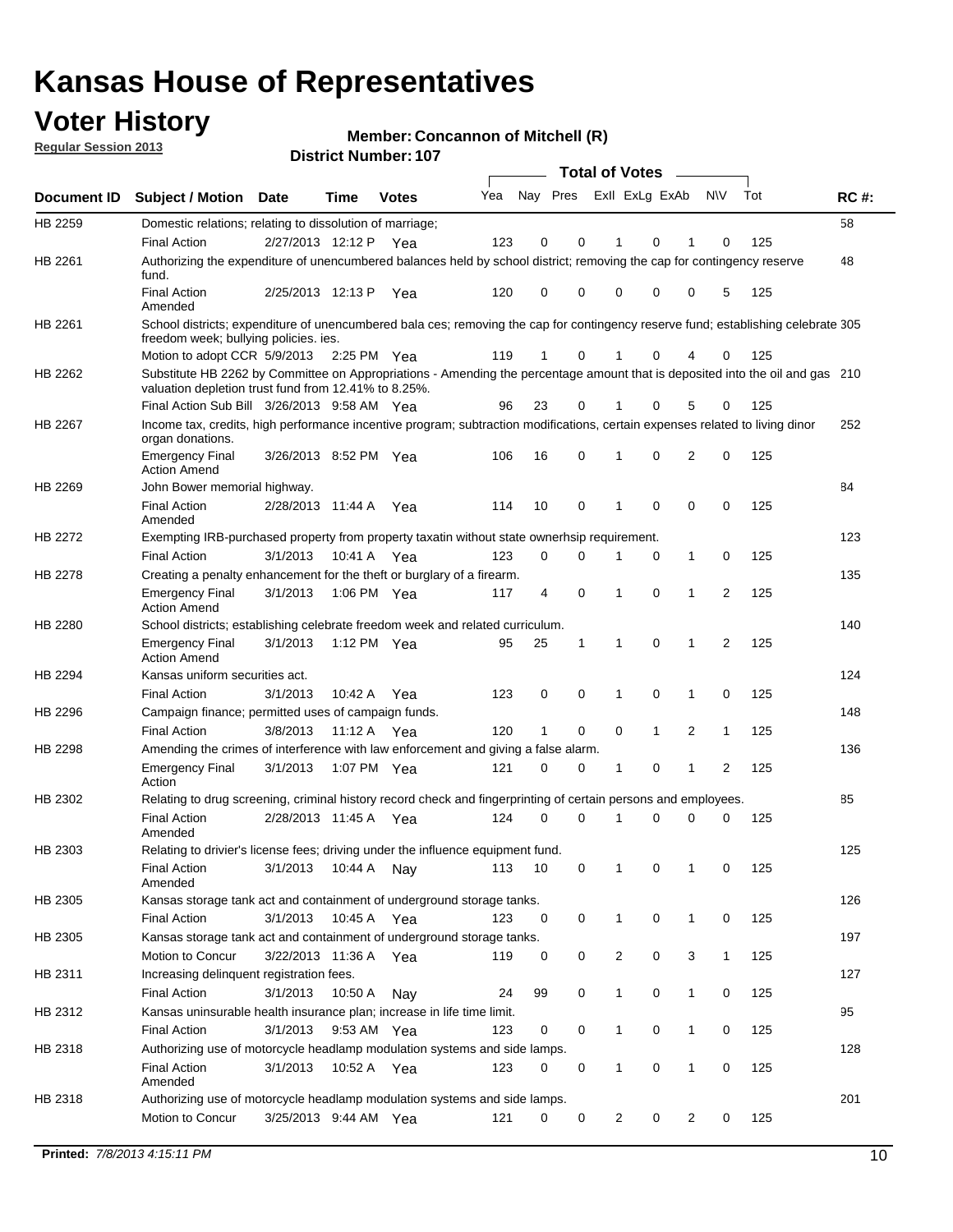## **Voter History**

**Regular Session 2013**

#### **Member: Concannon of Mitchell (R)**

| Nay Pres<br>Exll ExLg ExAb<br>Tot<br>Yea<br><b>NV</b><br><b>RC#:</b><br>Document ID<br><b>Subject / Motion</b><br><b>Date</b><br>Time<br><b>Votes</b><br>149<br>HB 2319<br>Creating the coalition of innovative districts act.<br>47<br>0<br>0<br>125<br><b>Final Action</b><br>3/8/2013<br>3<br>0<br>11:17 A<br>74<br>1<br>Yea<br>Amended<br>279<br>HB 2319<br>Creating the coalition of innovative districts act.<br>47<br>0<br>2<br>0<br>3<br>2<br>125<br>Motion to Adopt CCR 4/5/2013<br>1:03 PM Yea<br>71<br>HB 2322<br>Relating to the division of health of the department of health and environment.<br>86<br>0<br>0<br>0<br>125<br><b>Final Action</b><br>2/28/2013 11:46 A Yea<br>118<br>6<br>0<br>1<br>Amended<br>VoIP and IP enabled services.<br>129<br>HB 2326<br>$\mathbf 0$<br>$\mathbf 0$<br><b>Final Action</b><br>3/1/2013<br>123<br>0<br>1<br>$\mathbf 0$<br>125<br>10:53 A<br>1<br>Yea<br>Amended<br>211<br>HB 2338<br>Courts; docket fees.<br><b>Final Action</b><br>125<br>52<br>0<br>$\mathbf 1$<br>0<br>5<br>0<br>3/26/2013 10:00 A<br>67<br>Nav<br>Amended<br>67<br>HB 2339<br>Allowing insurers to return premiums to a policyholder separate from the notice of an adverse underwriting decision.<br>0<br>2/28/2013 11:16 A Yea<br>124<br>0<br>1<br>0<br>0<br>125<br><b>Final Action</b><br>0<br>Combining life insurance with certain additional health related riders, insurance agents-lines of insurance, health insurance for 287<br>HB 2339<br>certain firefighters and law enforcement officers.<br>2<br>0<br>125<br>Motion to Adopt CCR 4/5/2013 7:15 PM Yea<br>116<br>4<br>0<br>2<br>1<br>HB 2343<br>Relating to the secretary of health and environment; office of laboratory services.<br>130<br><b>Final Action</b><br>0<br>125<br>3/1/2013<br>10:54 A Yea<br>89<br>34<br>0<br>$\mathbf{1}$<br>1<br>0<br>87<br>HB 2349<br>School districts; audit by legislative post audit committee.<br>$\Omega$<br>4<br>0<br>$\Omega$<br>0<br>125<br><b>Final Action</b><br>2/28/2013 11:48 A Yea<br>120<br>1<br>Amended<br>291<br>HB 2349<br>School districts; audit by legislative post audit committee.<br>Motion to Concur<br>4/5/2013<br>7:55 PM Yea<br>118<br>2<br>0<br>2<br>0<br>2<br>125<br>1<br>HB 2352<br>Maximum benefits increased for certain members of the Kansas police and firemen's retirement system.<br>88<br><b>Final Action</b><br>0<br>125<br>2/28/2013 11:49 A<br>124<br>0<br>1<br>0<br>0<br>0<br>Yea<br>138<br>HB 2353<br>Adding certain controlled substances as schedule I drugs.<br>$\mathbf 0$<br>$\mathbf 0$<br>0<br>2<br>125<br><b>Emergency Final</b><br>3/1/2013<br>1:09 PM Yea<br>121<br>1<br>1<br>Action<br>96<br>HB 2357<br>242nd engineer company ae" KS army national guard ae" membrial highway.<br>3/1/2013<br>0<br>125<br><b>Final Action</b><br>9:54 AM Yea<br>123<br>0<br>0<br>1<br>0<br>1<br>202<br>HB 2357<br>242nd engineer company-KS army national guard- highway.<br>$\mathbf 0$<br>$\mathbf 0$<br>$\overline{2}$<br>$\mathbf 0$<br>$\overline{2}$<br>3/25/2013 9:47 AM Yea<br>121<br>0<br>125<br>Motion to Concur<br>131<br>HB 2363<br>Exempting certain aggregate mining operations from department of health and environment regulations.<br>3/1/2013<br>10:56 A<br>123<br>0<br>125<br><b>Final Action</b><br>0<br>1<br>0<br>1<br>0<br>Yea<br>Amended<br>HB 2363<br>Water; wastewater regulations for sand and gravel; streams, dams and water obstructions.<br>280<br>Motion to Adopt CCR 4/5/2013<br>119<br>0<br>0<br>2<br>3<br>125<br>1:10 PM $Yea$<br>0<br>1<br>HB 2368<br>Relating to the governor's mental health services planning council.<br>137<br>0<br>0<br><b>Emergency Final</b><br>3/1/2013<br>1:08 PM Yea<br>121<br>0<br>$\mathbf{1}$<br>1<br>2<br>125<br><b>Action Amend</b><br>HB 2377<br>Relating to court fees and costs; judicial branch surcharge fund.<br>212<br>3/26/2013 10:01 A Yea<br>118<br>0<br>125<br><b>Final Action</b><br>1<br>0<br>5<br>0<br>Sales tax exemption for sales of certain machinery and equipment used for surface mining activities.<br>251<br>HB 2378<br>104<br>18<br>0<br>0<br>125<br><b>Emergency Final</b><br>3/26/2013 8:51 PM Yea<br>1<br>0<br>2<br><b>Action Amend</b><br>198<br>HB 2381<br>Election campaign finance; removing certain limitations to contributions made during legislative sessions.<br><b>Final Action</b><br>21<br>$\overline{2}$<br>0<br>2<br>0<br>3/25/2013 9:30 AM Yea<br>100<br>0<br>125<br>Amended<br>213<br>HB 2387<br>Clarifying that felony murder is not a lesser included offense of capital murder.<br>3/26/2013 10:02 A |                     |  |     |     |   |   | <b>Total of Votes</b> |   |   |   |     |    |
|---------------------------------------------------------------------------------------------------------------------------------------------------------------------------------------------------------------------------------------------------------------------------------------------------------------------------------------------------------------------------------------------------------------------------------------------------------------------------------------------------------------------------------------------------------------------------------------------------------------------------------------------------------------------------------------------------------------------------------------------------------------------------------------------------------------------------------------------------------------------------------------------------------------------------------------------------------------------------------------------------------------------------------------------------------------------------------------------------------------------------------------------------------------------------------------------------------------------------------------------------------------------------------------------------------------------------------------------------------------------------------------------------------------------------------------------------------------------------------------------------------------------------------------------------------------------------------------------------------------------------------------------------------------------------------------------------------------------------------------------------------------------------------------------------------------------------------------------------------------------------------------------------------------------------------------------------------------------------------------------------------------------------------------------------------------------------------------------------------------------------------------------------------------------------------------------------------------------------------------------------------------------------------------------------------------------------------------------------------------------------------------------------------------------------------------------------------------------------------------------------------------------------------------------------------------------------------------------------------------------------------------------------------------------------------------------------------------------------------------------------------------------------------------------------------------------------------------------------------------------------------------------------------------------------------------------------------------------------------------------------------------------------------------------------------------------------------------------------------------------------------------------------------------------------------------------------------------------------------------------------------------------------------------------------------------------------------------------------------------------------------------------------------------------------------------------------------------------------------------------------------------------------------------------------------------------------------------------------------------------------------------------------------------------------------------------------------------------------------------------------------------------------------------------------------------------------------------------------------------------------------------------------------------------------------------------------------------------------------------------------------------------------------------------------------------------------------------------------------------------------------------------------------------------------------------------------------------------------------------------------------------------------------------------------------------------------------------------------------------------------------------------------------------------------------------------------------------------------------------------------------------------------------------------------------------------------------------------|---------------------|--|-----|-----|---|---|-----------------------|---|---|---|-----|----|
|                                                                                                                                                                                                                                                                                                                                                                                                                                                                                                                                                                                                                                                                                                                                                                                                                                                                                                                                                                                                                                                                                                                                                                                                                                                                                                                                                                                                                                                                                                                                                                                                                                                                                                                                                                                                                                                                                                                                                                                                                                                                                                                                                                                                                                                                                                                                                                                                                                                                                                                                                                                                                                                                                                                                                                                                                                                                                                                                                                                                                                                                                                                                                                                                                                                                                                                                                                                                                                                                                                                                                                                                                                                                                                                                                                                                                                                                                                                                                                                                                                                                                                                                                                                                                                                                                                                                                                                                                                                                                                                                                                                             |                     |  |     |     |   |   |                       |   |   |   |     |    |
|                                                                                                                                                                                                                                                                                                                                                                                                                                                                                                                                                                                                                                                                                                                                                                                                                                                                                                                                                                                                                                                                                                                                                                                                                                                                                                                                                                                                                                                                                                                                                                                                                                                                                                                                                                                                                                                                                                                                                                                                                                                                                                                                                                                                                                                                                                                                                                                                                                                                                                                                                                                                                                                                                                                                                                                                                                                                                                                                                                                                                                                                                                                                                                                                                                                                                                                                                                                                                                                                                                                                                                                                                                                                                                                                                                                                                                                                                                                                                                                                                                                                                                                                                                                                                                                                                                                                                                                                                                                                                                                                                                                             |                     |  |     |     |   |   |                       |   |   |   |     |    |
|                                                                                                                                                                                                                                                                                                                                                                                                                                                                                                                                                                                                                                                                                                                                                                                                                                                                                                                                                                                                                                                                                                                                                                                                                                                                                                                                                                                                                                                                                                                                                                                                                                                                                                                                                                                                                                                                                                                                                                                                                                                                                                                                                                                                                                                                                                                                                                                                                                                                                                                                                                                                                                                                                                                                                                                                                                                                                                                                                                                                                                                                                                                                                                                                                                                                                                                                                                                                                                                                                                                                                                                                                                                                                                                                                                                                                                                                                                                                                                                                                                                                                                                                                                                                                                                                                                                                                                                                                                                                                                                                                                                             |                     |  |     |     |   |   |                       |   |   |   |     |    |
|                                                                                                                                                                                                                                                                                                                                                                                                                                                                                                                                                                                                                                                                                                                                                                                                                                                                                                                                                                                                                                                                                                                                                                                                                                                                                                                                                                                                                                                                                                                                                                                                                                                                                                                                                                                                                                                                                                                                                                                                                                                                                                                                                                                                                                                                                                                                                                                                                                                                                                                                                                                                                                                                                                                                                                                                                                                                                                                                                                                                                                                                                                                                                                                                                                                                                                                                                                                                                                                                                                                                                                                                                                                                                                                                                                                                                                                                                                                                                                                                                                                                                                                                                                                                                                                                                                                                                                                                                                                                                                                                                                                             |                     |  |     |     |   |   |                       |   |   |   |     |    |
|                                                                                                                                                                                                                                                                                                                                                                                                                                                                                                                                                                                                                                                                                                                                                                                                                                                                                                                                                                                                                                                                                                                                                                                                                                                                                                                                                                                                                                                                                                                                                                                                                                                                                                                                                                                                                                                                                                                                                                                                                                                                                                                                                                                                                                                                                                                                                                                                                                                                                                                                                                                                                                                                                                                                                                                                                                                                                                                                                                                                                                                                                                                                                                                                                                                                                                                                                                                                                                                                                                                                                                                                                                                                                                                                                                                                                                                                                                                                                                                                                                                                                                                                                                                                                                                                                                                                                                                                                                                                                                                                                                                             |                     |  |     |     |   |   |                       |   |   |   |     |    |
|                                                                                                                                                                                                                                                                                                                                                                                                                                                                                                                                                                                                                                                                                                                                                                                                                                                                                                                                                                                                                                                                                                                                                                                                                                                                                                                                                                                                                                                                                                                                                                                                                                                                                                                                                                                                                                                                                                                                                                                                                                                                                                                                                                                                                                                                                                                                                                                                                                                                                                                                                                                                                                                                                                                                                                                                                                                                                                                                                                                                                                                                                                                                                                                                                                                                                                                                                                                                                                                                                                                                                                                                                                                                                                                                                                                                                                                                                                                                                                                                                                                                                                                                                                                                                                                                                                                                                                                                                                                                                                                                                                                             |                     |  |     |     |   |   |                       |   |   |   |     |    |
|                                                                                                                                                                                                                                                                                                                                                                                                                                                                                                                                                                                                                                                                                                                                                                                                                                                                                                                                                                                                                                                                                                                                                                                                                                                                                                                                                                                                                                                                                                                                                                                                                                                                                                                                                                                                                                                                                                                                                                                                                                                                                                                                                                                                                                                                                                                                                                                                                                                                                                                                                                                                                                                                                                                                                                                                                                                                                                                                                                                                                                                                                                                                                                                                                                                                                                                                                                                                                                                                                                                                                                                                                                                                                                                                                                                                                                                                                                                                                                                                                                                                                                                                                                                                                                                                                                                                                                                                                                                                                                                                                                                             |                     |  |     |     |   |   |                       |   |   |   |     |    |
|                                                                                                                                                                                                                                                                                                                                                                                                                                                                                                                                                                                                                                                                                                                                                                                                                                                                                                                                                                                                                                                                                                                                                                                                                                                                                                                                                                                                                                                                                                                                                                                                                                                                                                                                                                                                                                                                                                                                                                                                                                                                                                                                                                                                                                                                                                                                                                                                                                                                                                                                                                                                                                                                                                                                                                                                                                                                                                                                                                                                                                                                                                                                                                                                                                                                                                                                                                                                                                                                                                                                                                                                                                                                                                                                                                                                                                                                                                                                                                                                                                                                                                                                                                                                                                                                                                                                                                                                                                                                                                                                                                                             |                     |  |     |     |   |   |                       |   |   |   |     |    |
|                                                                                                                                                                                                                                                                                                                                                                                                                                                                                                                                                                                                                                                                                                                                                                                                                                                                                                                                                                                                                                                                                                                                                                                                                                                                                                                                                                                                                                                                                                                                                                                                                                                                                                                                                                                                                                                                                                                                                                                                                                                                                                                                                                                                                                                                                                                                                                                                                                                                                                                                                                                                                                                                                                                                                                                                                                                                                                                                                                                                                                                                                                                                                                                                                                                                                                                                                                                                                                                                                                                                                                                                                                                                                                                                                                                                                                                                                                                                                                                                                                                                                                                                                                                                                                                                                                                                                                                                                                                                                                                                                                                             |                     |  |     |     |   |   |                       |   |   |   |     |    |
|                                                                                                                                                                                                                                                                                                                                                                                                                                                                                                                                                                                                                                                                                                                                                                                                                                                                                                                                                                                                                                                                                                                                                                                                                                                                                                                                                                                                                                                                                                                                                                                                                                                                                                                                                                                                                                                                                                                                                                                                                                                                                                                                                                                                                                                                                                                                                                                                                                                                                                                                                                                                                                                                                                                                                                                                                                                                                                                                                                                                                                                                                                                                                                                                                                                                                                                                                                                                                                                                                                                                                                                                                                                                                                                                                                                                                                                                                                                                                                                                                                                                                                                                                                                                                                                                                                                                                                                                                                                                                                                                                                                             |                     |  |     |     |   |   |                       |   |   |   |     |    |
|                                                                                                                                                                                                                                                                                                                                                                                                                                                                                                                                                                                                                                                                                                                                                                                                                                                                                                                                                                                                                                                                                                                                                                                                                                                                                                                                                                                                                                                                                                                                                                                                                                                                                                                                                                                                                                                                                                                                                                                                                                                                                                                                                                                                                                                                                                                                                                                                                                                                                                                                                                                                                                                                                                                                                                                                                                                                                                                                                                                                                                                                                                                                                                                                                                                                                                                                                                                                                                                                                                                                                                                                                                                                                                                                                                                                                                                                                                                                                                                                                                                                                                                                                                                                                                                                                                                                                                                                                                                                                                                                                                                             |                     |  |     |     |   |   |                       |   |   |   |     |    |
|                                                                                                                                                                                                                                                                                                                                                                                                                                                                                                                                                                                                                                                                                                                                                                                                                                                                                                                                                                                                                                                                                                                                                                                                                                                                                                                                                                                                                                                                                                                                                                                                                                                                                                                                                                                                                                                                                                                                                                                                                                                                                                                                                                                                                                                                                                                                                                                                                                                                                                                                                                                                                                                                                                                                                                                                                                                                                                                                                                                                                                                                                                                                                                                                                                                                                                                                                                                                                                                                                                                                                                                                                                                                                                                                                                                                                                                                                                                                                                                                                                                                                                                                                                                                                                                                                                                                                                                                                                                                                                                                                                                             |                     |  |     |     |   |   |                       |   |   |   |     |    |
|                                                                                                                                                                                                                                                                                                                                                                                                                                                                                                                                                                                                                                                                                                                                                                                                                                                                                                                                                                                                                                                                                                                                                                                                                                                                                                                                                                                                                                                                                                                                                                                                                                                                                                                                                                                                                                                                                                                                                                                                                                                                                                                                                                                                                                                                                                                                                                                                                                                                                                                                                                                                                                                                                                                                                                                                                                                                                                                                                                                                                                                                                                                                                                                                                                                                                                                                                                                                                                                                                                                                                                                                                                                                                                                                                                                                                                                                                                                                                                                                                                                                                                                                                                                                                                                                                                                                                                                                                                                                                                                                                                                             |                     |  |     |     |   |   |                       |   |   |   |     |    |
|                                                                                                                                                                                                                                                                                                                                                                                                                                                                                                                                                                                                                                                                                                                                                                                                                                                                                                                                                                                                                                                                                                                                                                                                                                                                                                                                                                                                                                                                                                                                                                                                                                                                                                                                                                                                                                                                                                                                                                                                                                                                                                                                                                                                                                                                                                                                                                                                                                                                                                                                                                                                                                                                                                                                                                                                                                                                                                                                                                                                                                                                                                                                                                                                                                                                                                                                                                                                                                                                                                                                                                                                                                                                                                                                                                                                                                                                                                                                                                                                                                                                                                                                                                                                                                                                                                                                                                                                                                                                                                                                                                                             |                     |  |     |     |   |   |                       |   |   |   |     |    |
|                                                                                                                                                                                                                                                                                                                                                                                                                                                                                                                                                                                                                                                                                                                                                                                                                                                                                                                                                                                                                                                                                                                                                                                                                                                                                                                                                                                                                                                                                                                                                                                                                                                                                                                                                                                                                                                                                                                                                                                                                                                                                                                                                                                                                                                                                                                                                                                                                                                                                                                                                                                                                                                                                                                                                                                                                                                                                                                                                                                                                                                                                                                                                                                                                                                                                                                                                                                                                                                                                                                                                                                                                                                                                                                                                                                                                                                                                                                                                                                                                                                                                                                                                                                                                                                                                                                                                                                                                                                                                                                                                                                             |                     |  |     |     |   |   |                       |   |   |   |     |    |
|                                                                                                                                                                                                                                                                                                                                                                                                                                                                                                                                                                                                                                                                                                                                                                                                                                                                                                                                                                                                                                                                                                                                                                                                                                                                                                                                                                                                                                                                                                                                                                                                                                                                                                                                                                                                                                                                                                                                                                                                                                                                                                                                                                                                                                                                                                                                                                                                                                                                                                                                                                                                                                                                                                                                                                                                                                                                                                                                                                                                                                                                                                                                                                                                                                                                                                                                                                                                                                                                                                                                                                                                                                                                                                                                                                                                                                                                                                                                                                                                                                                                                                                                                                                                                                                                                                                                                                                                                                                                                                                                                                                             |                     |  |     |     |   |   |                       |   |   |   |     |    |
|                                                                                                                                                                                                                                                                                                                                                                                                                                                                                                                                                                                                                                                                                                                                                                                                                                                                                                                                                                                                                                                                                                                                                                                                                                                                                                                                                                                                                                                                                                                                                                                                                                                                                                                                                                                                                                                                                                                                                                                                                                                                                                                                                                                                                                                                                                                                                                                                                                                                                                                                                                                                                                                                                                                                                                                                                                                                                                                                                                                                                                                                                                                                                                                                                                                                                                                                                                                                                                                                                                                                                                                                                                                                                                                                                                                                                                                                                                                                                                                                                                                                                                                                                                                                                                                                                                                                                                                                                                                                                                                                                                                             |                     |  |     |     |   |   |                       |   |   |   |     |    |
|                                                                                                                                                                                                                                                                                                                                                                                                                                                                                                                                                                                                                                                                                                                                                                                                                                                                                                                                                                                                                                                                                                                                                                                                                                                                                                                                                                                                                                                                                                                                                                                                                                                                                                                                                                                                                                                                                                                                                                                                                                                                                                                                                                                                                                                                                                                                                                                                                                                                                                                                                                                                                                                                                                                                                                                                                                                                                                                                                                                                                                                                                                                                                                                                                                                                                                                                                                                                                                                                                                                                                                                                                                                                                                                                                                                                                                                                                                                                                                                                                                                                                                                                                                                                                                                                                                                                                                                                                                                                                                                                                                                             |                     |  |     |     |   |   |                       |   |   |   |     |    |
|                                                                                                                                                                                                                                                                                                                                                                                                                                                                                                                                                                                                                                                                                                                                                                                                                                                                                                                                                                                                                                                                                                                                                                                                                                                                                                                                                                                                                                                                                                                                                                                                                                                                                                                                                                                                                                                                                                                                                                                                                                                                                                                                                                                                                                                                                                                                                                                                                                                                                                                                                                                                                                                                                                                                                                                                                                                                                                                                                                                                                                                                                                                                                                                                                                                                                                                                                                                                                                                                                                                                                                                                                                                                                                                                                                                                                                                                                                                                                                                                                                                                                                                                                                                                                                                                                                                                                                                                                                                                                                                                                                                             |                     |  |     |     |   |   |                       |   |   |   |     |    |
|                                                                                                                                                                                                                                                                                                                                                                                                                                                                                                                                                                                                                                                                                                                                                                                                                                                                                                                                                                                                                                                                                                                                                                                                                                                                                                                                                                                                                                                                                                                                                                                                                                                                                                                                                                                                                                                                                                                                                                                                                                                                                                                                                                                                                                                                                                                                                                                                                                                                                                                                                                                                                                                                                                                                                                                                                                                                                                                                                                                                                                                                                                                                                                                                                                                                                                                                                                                                                                                                                                                                                                                                                                                                                                                                                                                                                                                                                                                                                                                                                                                                                                                                                                                                                                                                                                                                                                                                                                                                                                                                                                                             |                     |  |     |     |   |   |                       |   |   |   |     |    |
|                                                                                                                                                                                                                                                                                                                                                                                                                                                                                                                                                                                                                                                                                                                                                                                                                                                                                                                                                                                                                                                                                                                                                                                                                                                                                                                                                                                                                                                                                                                                                                                                                                                                                                                                                                                                                                                                                                                                                                                                                                                                                                                                                                                                                                                                                                                                                                                                                                                                                                                                                                                                                                                                                                                                                                                                                                                                                                                                                                                                                                                                                                                                                                                                                                                                                                                                                                                                                                                                                                                                                                                                                                                                                                                                                                                                                                                                                                                                                                                                                                                                                                                                                                                                                                                                                                                                                                                                                                                                                                                                                                                             |                     |  |     |     |   |   |                       |   |   |   |     |    |
|                                                                                                                                                                                                                                                                                                                                                                                                                                                                                                                                                                                                                                                                                                                                                                                                                                                                                                                                                                                                                                                                                                                                                                                                                                                                                                                                                                                                                                                                                                                                                                                                                                                                                                                                                                                                                                                                                                                                                                                                                                                                                                                                                                                                                                                                                                                                                                                                                                                                                                                                                                                                                                                                                                                                                                                                                                                                                                                                                                                                                                                                                                                                                                                                                                                                                                                                                                                                                                                                                                                                                                                                                                                                                                                                                                                                                                                                                                                                                                                                                                                                                                                                                                                                                                                                                                                                                                                                                                                                                                                                                                                             |                     |  |     |     |   |   |                       |   |   |   |     |    |
|                                                                                                                                                                                                                                                                                                                                                                                                                                                                                                                                                                                                                                                                                                                                                                                                                                                                                                                                                                                                                                                                                                                                                                                                                                                                                                                                                                                                                                                                                                                                                                                                                                                                                                                                                                                                                                                                                                                                                                                                                                                                                                                                                                                                                                                                                                                                                                                                                                                                                                                                                                                                                                                                                                                                                                                                                                                                                                                                                                                                                                                                                                                                                                                                                                                                                                                                                                                                                                                                                                                                                                                                                                                                                                                                                                                                                                                                                                                                                                                                                                                                                                                                                                                                                                                                                                                                                                                                                                                                                                                                                                                             |                     |  |     |     |   |   |                       |   |   |   |     |    |
|                                                                                                                                                                                                                                                                                                                                                                                                                                                                                                                                                                                                                                                                                                                                                                                                                                                                                                                                                                                                                                                                                                                                                                                                                                                                                                                                                                                                                                                                                                                                                                                                                                                                                                                                                                                                                                                                                                                                                                                                                                                                                                                                                                                                                                                                                                                                                                                                                                                                                                                                                                                                                                                                                                                                                                                                                                                                                                                                                                                                                                                                                                                                                                                                                                                                                                                                                                                                                                                                                                                                                                                                                                                                                                                                                                                                                                                                                                                                                                                                                                                                                                                                                                                                                                                                                                                                                                                                                                                                                                                                                                                             |                     |  |     |     |   |   |                       |   |   |   |     |    |
|                                                                                                                                                                                                                                                                                                                                                                                                                                                                                                                                                                                                                                                                                                                                                                                                                                                                                                                                                                                                                                                                                                                                                                                                                                                                                                                                                                                                                                                                                                                                                                                                                                                                                                                                                                                                                                                                                                                                                                                                                                                                                                                                                                                                                                                                                                                                                                                                                                                                                                                                                                                                                                                                                                                                                                                                                                                                                                                                                                                                                                                                                                                                                                                                                                                                                                                                                                                                                                                                                                                                                                                                                                                                                                                                                                                                                                                                                                                                                                                                                                                                                                                                                                                                                                                                                                                                                                                                                                                                                                                                                                                             |                     |  |     |     |   |   |                       |   |   |   |     |    |
|                                                                                                                                                                                                                                                                                                                                                                                                                                                                                                                                                                                                                                                                                                                                                                                                                                                                                                                                                                                                                                                                                                                                                                                                                                                                                                                                                                                                                                                                                                                                                                                                                                                                                                                                                                                                                                                                                                                                                                                                                                                                                                                                                                                                                                                                                                                                                                                                                                                                                                                                                                                                                                                                                                                                                                                                                                                                                                                                                                                                                                                                                                                                                                                                                                                                                                                                                                                                                                                                                                                                                                                                                                                                                                                                                                                                                                                                                                                                                                                                                                                                                                                                                                                                                                                                                                                                                                                                                                                                                                                                                                                             |                     |  |     |     |   |   |                       |   |   |   |     |    |
|                                                                                                                                                                                                                                                                                                                                                                                                                                                                                                                                                                                                                                                                                                                                                                                                                                                                                                                                                                                                                                                                                                                                                                                                                                                                                                                                                                                                                                                                                                                                                                                                                                                                                                                                                                                                                                                                                                                                                                                                                                                                                                                                                                                                                                                                                                                                                                                                                                                                                                                                                                                                                                                                                                                                                                                                                                                                                                                                                                                                                                                                                                                                                                                                                                                                                                                                                                                                                                                                                                                                                                                                                                                                                                                                                                                                                                                                                                                                                                                                                                                                                                                                                                                                                                                                                                                                                                                                                                                                                                                                                                                             |                     |  |     |     |   |   |                       |   |   |   |     |    |
|                                                                                                                                                                                                                                                                                                                                                                                                                                                                                                                                                                                                                                                                                                                                                                                                                                                                                                                                                                                                                                                                                                                                                                                                                                                                                                                                                                                                                                                                                                                                                                                                                                                                                                                                                                                                                                                                                                                                                                                                                                                                                                                                                                                                                                                                                                                                                                                                                                                                                                                                                                                                                                                                                                                                                                                                                                                                                                                                                                                                                                                                                                                                                                                                                                                                                                                                                                                                                                                                                                                                                                                                                                                                                                                                                                                                                                                                                                                                                                                                                                                                                                                                                                                                                                                                                                                                                                                                                                                                                                                                                                                             |                     |  |     |     |   |   |                       |   |   |   |     |    |
|                                                                                                                                                                                                                                                                                                                                                                                                                                                                                                                                                                                                                                                                                                                                                                                                                                                                                                                                                                                                                                                                                                                                                                                                                                                                                                                                                                                                                                                                                                                                                                                                                                                                                                                                                                                                                                                                                                                                                                                                                                                                                                                                                                                                                                                                                                                                                                                                                                                                                                                                                                                                                                                                                                                                                                                                                                                                                                                                                                                                                                                                                                                                                                                                                                                                                                                                                                                                                                                                                                                                                                                                                                                                                                                                                                                                                                                                                                                                                                                                                                                                                                                                                                                                                                                                                                                                                                                                                                                                                                                                                                                             |                     |  |     |     |   |   |                       |   |   |   |     |    |
|                                                                                                                                                                                                                                                                                                                                                                                                                                                                                                                                                                                                                                                                                                                                                                                                                                                                                                                                                                                                                                                                                                                                                                                                                                                                                                                                                                                                                                                                                                                                                                                                                                                                                                                                                                                                                                                                                                                                                                                                                                                                                                                                                                                                                                                                                                                                                                                                                                                                                                                                                                                                                                                                                                                                                                                                                                                                                                                                                                                                                                                                                                                                                                                                                                                                                                                                                                                                                                                                                                                                                                                                                                                                                                                                                                                                                                                                                                                                                                                                                                                                                                                                                                                                                                                                                                                                                                                                                                                                                                                                                                                             |                     |  |     |     |   |   |                       |   |   |   |     |    |
|                                                                                                                                                                                                                                                                                                                                                                                                                                                                                                                                                                                                                                                                                                                                                                                                                                                                                                                                                                                                                                                                                                                                                                                                                                                                                                                                                                                                                                                                                                                                                                                                                                                                                                                                                                                                                                                                                                                                                                                                                                                                                                                                                                                                                                                                                                                                                                                                                                                                                                                                                                                                                                                                                                                                                                                                                                                                                                                                                                                                                                                                                                                                                                                                                                                                                                                                                                                                                                                                                                                                                                                                                                                                                                                                                                                                                                                                                                                                                                                                                                                                                                                                                                                                                                                                                                                                                                                                                                                                                                                                                                                             |                     |  |     |     |   |   |                       |   |   |   |     |    |
|                                                                                                                                                                                                                                                                                                                                                                                                                                                                                                                                                                                                                                                                                                                                                                                                                                                                                                                                                                                                                                                                                                                                                                                                                                                                                                                                                                                                                                                                                                                                                                                                                                                                                                                                                                                                                                                                                                                                                                                                                                                                                                                                                                                                                                                                                                                                                                                                                                                                                                                                                                                                                                                                                                                                                                                                                                                                                                                                                                                                                                                                                                                                                                                                                                                                                                                                                                                                                                                                                                                                                                                                                                                                                                                                                                                                                                                                                                                                                                                                                                                                                                                                                                                                                                                                                                                                                                                                                                                                                                                                                                                             |                     |  |     |     |   |   |                       |   |   |   |     |    |
|                                                                                                                                                                                                                                                                                                                                                                                                                                                                                                                                                                                                                                                                                                                                                                                                                                                                                                                                                                                                                                                                                                                                                                                                                                                                                                                                                                                                                                                                                                                                                                                                                                                                                                                                                                                                                                                                                                                                                                                                                                                                                                                                                                                                                                                                                                                                                                                                                                                                                                                                                                                                                                                                                                                                                                                                                                                                                                                                                                                                                                                                                                                                                                                                                                                                                                                                                                                                                                                                                                                                                                                                                                                                                                                                                                                                                                                                                                                                                                                                                                                                                                                                                                                                                                                                                                                                                                                                                                                                                                                                                                                             |                     |  |     |     |   |   |                       |   |   |   |     |    |
|                                                                                                                                                                                                                                                                                                                                                                                                                                                                                                                                                                                                                                                                                                                                                                                                                                                                                                                                                                                                                                                                                                                                                                                                                                                                                                                                                                                                                                                                                                                                                                                                                                                                                                                                                                                                                                                                                                                                                                                                                                                                                                                                                                                                                                                                                                                                                                                                                                                                                                                                                                                                                                                                                                                                                                                                                                                                                                                                                                                                                                                                                                                                                                                                                                                                                                                                                                                                                                                                                                                                                                                                                                                                                                                                                                                                                                                                                                                                                                                                                                                                                                                                                                                                                                                                                                                                                                                                                                                                                                                                                                                             |                     |  |     |     |   |   |                       |   |   |   |     |    |
|                                                                                                                                                                                                                                                                                                                                                                                                                                                                                                                                                                                                                                                                                                                                                                                                                                                                                                                                                                                                                                                                                                                                                                                                                                                                                                                                                                                                                                                                                                                                                                                                                                                                                                                                                                                                                                                                                                                                                                                                                                                                                                                                                                                                                                                                                                                                                                                                                                                                                                                                                                                                                                                                                                                                                                                                                                                                                                                                                                                                                                                                                                                                                                                                                                                                                                                                                                                                                                                                                                                                                                                                                                                                                                                                                                                                                                                                                                                                                                                                                                                                                                                                                                                                                                                                                                                                                                                                                                                                                                                                                                                             |                     |  |     |     |   |   |                       |   |   |   |     |    |
|                                                                                                                                                                                                                                                                                                                                                                                                                                                                                                                                                                                                                                                                                                                                                                                                                                                                                                                                                                                                                                                                                                                                                                                                                                                                                                                                                                                                                                                                                                                                                                                                                                                                                                                                                                                                                                                                                                                                                                                                                                                                                                                                                                                                                                                                                                                                                                                                                                                                                                                                                                                                                                                                                                                                                                                                                                                                                                                                                                                                                                                                                                                                                                                                                                                                                                                                                                                                                                                                                                                                                                                                                                                                                                                                                                                                                                                                                                                                                                                                                                                                                                                                                                                                                                                                                                                                                                                                                                                                                                                                                                                             |                     |  |     |     |   |   |                       |   |   |   |     |    |
|                                                                                                                                                                                                                                                                                                                                                                                                                                                                                                                                                                                                                                                                                                                                                                                                                                                                                                                                                                                                                                                                                                                                                                                                                                                                                                                                                                                                                                                                                                                                                                                                                                                                                                                                                                                                                                                                                                                                                                                                                                                                                                                                                                                                                                                                                                                                                                                                                                                                                                                                                                                                                                                                                                                                                                                                                                                                                                                                                                                                                                                                                                                                                                                                                                                                                                                                                                                                                                                                                                                                                                                                                                                                                                                                                                                                                                                                                                                                                                                                                                                                                                                                                                                                                                                                                                                                                                                                                                                                                                                                                                                             |                     |  |     |     |   |   |                       |   |   |   |     |    |
|                                                                                                                                                                                                                                                                                                                                                                                                                                                                                                                                                                                                                                                                                                                                                                                                                                                                                                                                                                                                                                                                                                                                                                                                                                                                                                                                                                                                                                                                                                                                                                                                                                                                                                                                                                                                                                                                                                                                                                                                                                                                                                                                                                                                                                                                                                                                                                                                                                                                                                                                                                                                                                                                                                                                                                                                                                                                                                                                                                                                                                                                                                                                                                                                                                                                                                                                                                                                                                                                                                                                                                                                                                                                                                                                                                                                                                                                                                                                                                                                                                                                                                                                                                                                                                                                                                                                                                                                                                                                                                                                                                                             |                     |  |     |     |   |   |                       |   |   |   |     |    |
|                                                                                                                                                                                                                                                                                                                                                                                                                                                                                                                                                                                                                                                                                                                                                                                                                                                                                                                                                                                                                                                                                                                                                                                                                                                                                                                                                                                                                                                                                                                                                                                                                                                                                                                                                                                                                                                                                                                                                                                                                                                                                                                                                                                                                                                                                                                                                                                                                                                                                                                                                                                                                                                                                                                                                                                                                                                                                                                                                                                                                                                                                                                                                                                                                                                                                                                                                                                                                                                                                                                                                                                                                                                                                                                                                                                                                                                                                                                                                                                                                                                                                                                                                                                                                                                                                                                                                                                                                                                                                                                                                                                             |                     |  |     |     |   |   |                       |   |   |   |     |    |
|                                                                                                                                                                                                                                                                                                                                                                                                                                                                                                                                                                                                                                                                                                                                                                                                                                                                                                                                                                                                                                                                                                                                                                                                                                                                                                                                                                                                                                                                                                                                                                                                                                                                                                                                                                                                                                                                                                                                                                                                                                                                                                                                                                                                                                                                                                                                                                                                                                                                                                                                                                                                                                                                                                                                                                                                                                                                                                                                                                                                                                                                                                                                                                                                                                                                                                                                                                                                                                                                                                                                                                                                                                                                                                                                                                                                                                                                                                                                                                                                                                                                                                                                                                                                                                                                                                                                                                                                                                                                                                                                                                                             |                     |  |     |     |   |   |                       |   |   |   |     |    |
|                                                                                                                                                                                                                                                                                                                                                                                                                                                                                                                                                                                                                                                                                                                                                                                                                                                                                                                                                                                                                                                                                                                                                                                                                                                                                                                                                                                                                                                                                                                                                                                                                                                                                                                                                                                                                                                                                                                                                                                                                                                                                                                                                                                                                                                                                                                                                                                                                                                                                                                                                                                                                                                                                                                                                                                                                                                                                                                                                                                                                                                                                                                                                                                                                                                                                                                                                                                                                                                                                                                                                                                                                                                                                                                                                                                                                                                                                                                                                                                                                                                                                                                                                                                                                                                                                                                                                                                                                                                                                                                                                                                             | <b>Final Action</b> |  | Yea | 117 | 2 | 0 | $\mathbf{1}$          | 0 | 5 | 0 | 125 |    |
| Printed: 7/8/2013 4:15:11 PM                                                                                                                                                                                                                                                                                                                                                                                                                                                                                                                                                                                                                                                                                                                                                                                                                                                                                                                                                                                                                                                                                                                                                                                                                                                                                                                                                                                                                                                                                                                                                                                                                                                                                                                                                                                                                                                                                                                                                                                                                                                                                                                                                                                                                                                                                                                                                                                                                                                                                                                                                                                                                                                                                                                                                                                                                                                                                                                                                                                                                                                                                                                                                                                                                                                                                                                                                                                                                                                                                                                                                                                                                                                                                                                                                                                                                                                                                                                                                                                                                                                                                                                                                                                                                                                                                                                                                                                                                                                                                                                                                                |                     |  |     |     |   |   |                       |   |   |   |     | 11 |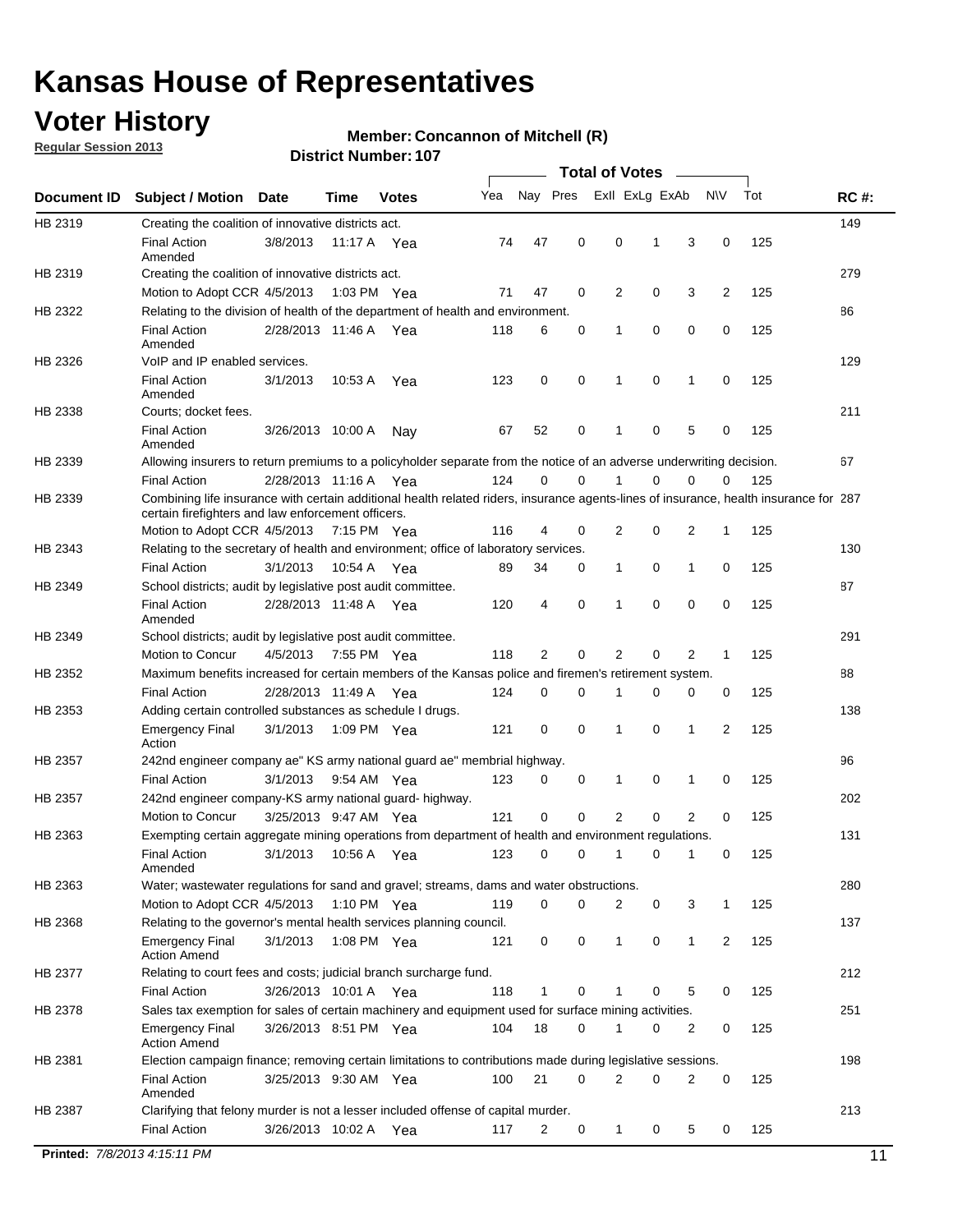## **Voter History**

**Member: Concannon of Mitchell (R)** 

**Regular Session 2013**

|                 |                                                                                                                                                                                                                                                  |                       |             |              |     |              |          | <b>Total of Votes</b> |   |   |              |     |             |
|-----------------|--------------------------------------------------------------------------------------------------------------------------------------------------------------------------------------------------------------------------------------------------|-----------------------|-------------|--------------|-----|--------------|----------|-----------------------|---|---|--------------|-----|-------------|
| Document ID     | Subject / Motion Date                                                                                                                                                                                                                            |                       | Time        | <b>Votes</b> | Yea | Nay Pres     |          | Exll ExLg ExAb        |   |   | <b>NV</b>    | Tot | <b>RC#:</b> |
| HB 2389         | Capital murder; notice of intent to seek the death penalty.                                                                                                                                                                                      |                       |             |              |     |              |          |                       |   |   |              |     | 214         |
|                 | <b>Final Action</b>                                                                                                                                                                                                                              | 3/26/2013 10:03 A     |             | Yea          | 118 | 1            | 0        | 1                     | 0 | 5 | 0            | 125 |             |
| HB 2391         | School finance; amount of tax levy authorized to finance ancillary school facilities.                                                                                                                                                            |                       |             |              |     |              |          |                       |   |   |              |     | 237         |
|                 | <b>Emergency Final</b><br><b>Action Amend</b>                                                                                                                                                                                                    | 3/26/2013 8:30 PM Nav |             |              | 64  | 57           | 0        | 1                     | 0 | 2 | 1            | 125 |             |
| HB 2391         | Senate Substitute for HB 2391 by Committee on Ways and Means - Creating the joint committee on uniform educational<br>standards oversight.                                                                                                       |                       |             |              |     |              |          |                       |   |   |              |     | 321         |
|                 | Sub Motion to Concur 6/1/2013                                                                                                                                                                                                                    |                       | 10:06 P     | Nav          | 55  | 58           | 0        | 0                     | 0 | 6 | 6            | 125 |             |
| HB 2396         | Allowing the secretary of administration to identify state owned real property as surplus property and establishing an appeals 253<br>process of such identification; also amending procedures for the disposition of state surplus real estate. |                       |             |              |     |              |          |                       |   |   |              |     |             |
|                 | <b>Emergency Final</b><br>Action Amend                                                                                                                                                                                                           | 3/26/2013 8:53 PM Yea |             |              | 122 | 0            | 0        |                       | 0 | 2 | 0            | 125 |             |
| HB 2403         | Issuing \$1,500,000,000 of pension obligation bonds to finance a portion of the unfunded actuarial liability of KPERS.                                                                                                                           |                       |             |              |     |              |          |                       |   |   |              |     | 236         |
|                 | <b>Final Action</b><br>Amended                                                                                                                                                                                                                   | 3/26/2013 8:29 PM Yea |             |              | 73  | 49           | 0        | 1                     | 0 | 2 | 0            | 125 |             |
| <b>HCR 5014</b> | Urging approval of the Presidential Permit application allowing the construction and operation of the TransCanada Keystone<br>XL Pipeline.                                                                                                       |                       |             |              |     |              |          |                       |   |   |              |     | 215         |
|                 | <b>Final Action</b>                                                                                                                                                                                                                              | 3/26/2013 10:05 A     |             | Yea          | 108 | 11           | 0        |                       | 0 | 5 | 0            | 125 |             |
| HR 6004         | Rules of House of Representatives, permanent rules of the 2013-2014 biennium.                                                                                                                                                                    |                       |             |              |     |              |          |                       |   |   |              |     | 4           |
|                 | <b>Final Action</b><br>Amended                                                                                                                                                                                                                   | 1/28/2013 11:09 A     |             | Yea          | 82  | 40           | 0        | 0                     | 0 | 3 | 0            | 125 |             |
| SB 1            | Legislative Post Audit; periodic audits of the State treasurer and the pooled money investment board.                                                                                                                                            |                       |             |              |     |              |          |                       |   |   |              |     | 216         |
|                 | <b>Final Action</b><br>Amended                                                                                                                                                                                                                   | 3/26/2013 10:06 A     |             | Yea          | 118 | 1            | 0        | 1                     | 0 | 5 | 0            | 125 |             |
| SB 16           | Kansas racketeer influenced and corrupt organization act, criminal street gangs.                                                                                                                                                                 |                       |             |              |     |              |          |                       |   |   |              |     | 217         |
|                 | <b>Final Action</b><br>Amended                                                                                                                                                                                                                   | 3/26/2013 10:12 A Yea |             |              | 74  | 45           | 0        | 1                     | 0 | 5 | 0            | 125 |             |
| SB 20           | Civil procedure; temporary restraining orders and poverty affidavits.                                                                                                                                                                            |                       |             |              |     |              |          |                       |   |   |              |     | 190         |
|                 | <b>Final Action</b><br>Amended                                                                                                                                                                                                                   | 3/22/2013 11:15 A     |             | Yea          | 119 | 0            | 0        | 2                     | 0 | 3 | 1            | 125 |             |
| SB 20           | Civil procedure; temporary restraining orders and poverty affidavits.                                                                                                                                                                            |                       |             |              |     |              |          |                       |   |   |              |     | 304         |
|                 | Motion to adopt CCR 5/9/2013                                                                                                                                                                                                                     |                       | 2:21 PM Yea |              | 119 | $\mathbf{1}$ | 0        | 1                     | 0 | 4 | 0            | 125 |             |
| SB 21           | Firearms; criminal possession of a firearm; expungement; personal and family protection act.                                                                                                                                                     |                       |             |              |     |              |          |                       |   |   |              |     | 255         |
|                 | <b>Emergency Final</b><br>Action                                                                                                                                                                                                                 | 3/26/2013 8:56 PM Yea |             |              | 119 | 3            | 0        |                       | 0 | 2 | 0            | 125 |             |
| SB 23           | Continuation of statewide tax levy for public schools.                                                                                                                                                                                           |                       |             |              |     |              |          |                       |   |   |              |     | 243         |
|                 | <b>Emergency Final</b><br><b>Action Amend</b>                                                                                                                                                                                                    | 3/26/2013 8:38 PM Yea |             |              | 122 | 0            | 0        | 1                     | 0 | 2 | 0            | 125 |             |
| <b>SB 23</b>    | School districts; sttewide tax levy for public schools; school finance amendments.                                                                                                                                                               |                       |             |              |     |              |          |                       |   |   |              |     | 296         |
|                 | Motion to Adopt CCR 4/5/2013 9:32 PM Yea                                                                                                                                                                                                         |                       |             |              | 119 | 1            | 0        | 2                     | 0 | 2 | 1            | 125 |             |
| <b>SB 24</b>    | Insurance - Risk-based capital requirements for property, casualty and life insurance companies.                                                                                                                                                 |                       |             |              |     |              |          |                       |   |   |              |     | 204         |
|                 | <b>Final Action</b>                                                                                                                                                                                                                              | 3/26/2013 9:50 AM Yea |             |              | 119 | 0            | 0        |                       | 0 | 5 | 0            | 125 |             |
| SB 25           | Insurance-Risk-based capital requirements for health organizations.                                                                                                                                                                              |                       |             |              |     |              |          |                       |   |   |              |     | 205         |
|                 | <b>Final Action</b>                                                                                                                                                                                                                              | 3/26/2013 9:51 AM Yea |             |              | 119 | 0            | 0        | 1                     | 0 | 5 | 0            | 125 |             |
| SB 27           | Eligibility of students under the military service scholarship program act.                                                                                                                                                                      |                       |             |              |     |              |          |                       |   |   |              |     | 166         |
|                 | <b>Final Action</b><br>Amended                                                                                                                                                                                                                   | 3/19/2013 10:35 A Yea |             |              | 123 | 0            | 0        |                       | 0 | 1 | 0            | 125 |             |
| SB 28           | Authorizing the division of emergency management within the adjutant general's department to accept certain real property.                                                                                                                       |                       |             |              |     |              |          |                       |   |   |              |     | 184         |
|                 | <b>Final Action</b>                                                                                                                                                                                                                              | 3/21/2013 11:22 A Yea |             |              | 121 | 0            | $\Omega$ | 1                     | 0 | 3 | $\Omega$     | 125 |             |
| SB 37           | Kansas home inspectors professional competence and financial responsibility act.                                                                                                                                                                 |                       |             |              |     |              |          |                       |   |   |              |     | 218         |
|                 | <b>Final Action</b>                                                                                                                                                                                                                              | 3/26/2013 10:14 A Yea |             |              | 102 | 17           | 0        | 1                     | 0 | 5 | 0            | 125 |             |
| SB 51           | Health insurance coverage for bankers association.                                                                                                                                                                                               |                       |             |              |     |              |          |                       |   |   |              |     | 189         |
|                 | <b>Final Action</b>                                                                                                                                                                                                                              | 3/22/2013 11:14 A Yea |             |              | 119 | 0            | 0        | 2                     | 0 | 3 | $\mathbf{1}$ | 125 |             |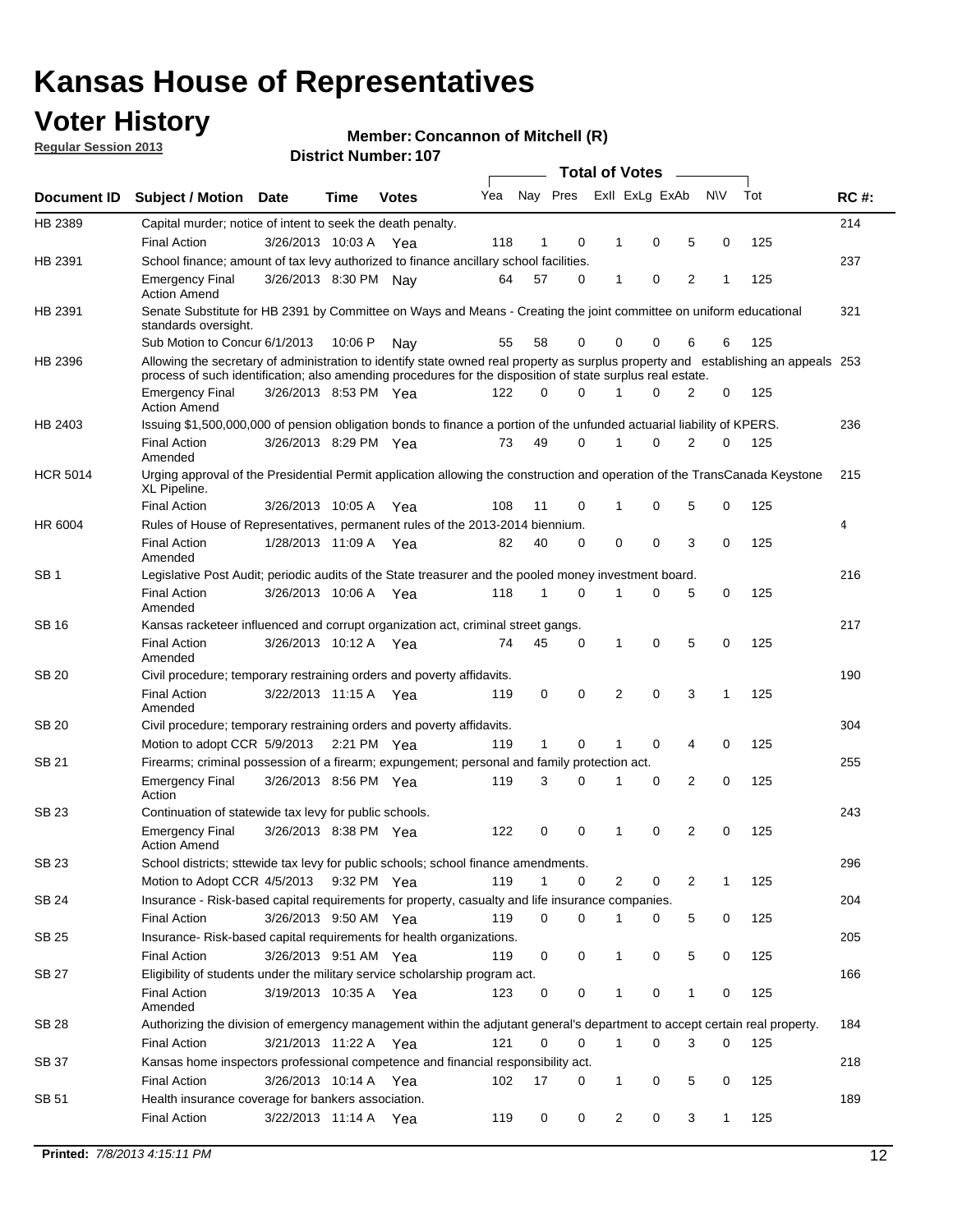## **Voter History**

**Member: Concannon of Mitchell (R)** 

**Regular Session 2013**

| Document ID  | <b>Subject / Motion Date</b>                                                                                                                                                                                                                                                                                                                                            |                       | Time          | <b>Votes</b> | Yea | Nay Pres |             | Exll ExLg ExAb |   |                | <b>NV</b> | Tot | <b>RC#:</b> |
|--------------|-------------------------------------------------------------------------------------------------------------------------------------------------------------------------------------------------------------------------------------------------------------------------------------------------------------------------------------------------------------------------|-----------------------|---------------|--------------|-----|----------|-------------|----------------|---|----------------|-----------|-----|-------------|
| SB 52        | Mortgage interest rate cap increase.                                                                                                                                                                                                                                                                                                                                    |                       |               |              |     |          |             |                |   |                |           |     | 238         |
|              | <b>Emergency Final</b><br>Action                                                                                                                                                                                                                                                                                                                                        | 3/26/2013 8:32 PM Yea |               |              | 120 | 2        | 0           | 1              | 0 | 2              | 0         | 125 |             |
| SB 56        | Transferring the recognition of county fair associations from the secretary of agriculture to the board of county<br>commissioners.                                                                                                                                                                                                                                     |                       |               |              |     |          |             |                |   |                |           |     | 191         |
|              | <b>Final Action</b><br>Amended                                                                                                                                                                                                                                                                                                                                          | 3/22/2013 11:21 A     |               | Yea          | 119 | 0        | 0           | 2              | 0 | 3              | 1         | 125 |             |
| <b>SB 57</b> | Substitute for SB 57 by Committee on Agriculture - Agriculture; powers and duties of the department of agriculture relating to<br>poultry improvement plan and domesticated deer.                                                                                                                                                                                       |                       |               |              |     |          |             |                |   |                |           |     | 192         |
|              | Final Action Sub Bill 3/22/2013 11:24 A Yea<br>Amended                                                                                                                                                                                                                                                                                                                  |                       |               |              | 79  | 40       | 0           | 2              | 0 | 3              | 1         | 125 |             |
| SB 57        | Substitute for SB 57 by Committee on Agriculture - Agriculture; powers and duties of the department of agriculture relating to<br>poultry improvement plan, stockyards and domesticated deer.                                                                                                                                                                           |                       |               |              |     |          |             |                |   |                |           |     | 262         |
|              | Motion to adopt CCR 4/4/2013                                                                                                                                                                                                                                                                                                                                            |                       | $2:18$ PM Yea |              | 80  | 42       | 0           |                | 0 | 2              | 0         | 125 |             |
| SB 58        | Sentencing for unlawful manufacturing of controlled substances.                                                                                                                                                                                                                                                                                                         |                       |               |              |     |          |             |                |   |                |           |     | 219         |
| <b>SB 59</b> | <b>Final Action</b><br>Attorney general; reward for information.                                                                                                                                                                                                                                                                                                        | 3/26/2013 10:15 A     |               | Yea          | 119 | 0        | 0           | 1              | 0 | 5              | 0         | 125 | 193         |
|              | <b>Final Action</b>                                                                                                                                                                                                                                                                                                                                                     | 3/22/2013 11:25 A     |               | Yea          | 119 | 0        | $\mathbf 0$ | 2              | 0 | 3              | 1         | 125 |             |
| SB 62        | Making gas pipeline safety terminology consistent with federal regulations.                                                                                                                                                                                                                                                                                             |                       |               |              |     |          |             |                |   |                |           |     | 163         |
|              | <b>Final Action</b>                                                                                                                                                                                                                                                                                                                                                     | 3/19/2013 10:32 A     |               | Yea          | 123 | 0        | 0           | 1              | 0 | 1              | 0         | 125 |             |
| SB 63        | Elections; voting crimes, penalties and prosecution.                                                                                                                                                                                                                                                                                                                    |                       |               |              |     |          |             |                |   |                |           |     | 246         |
|              | <b>Emergency Final</b><br><b>Action Amend</b>                                                                                                                                                                                                                                                                                                                           | 3/26/2013 8:42 PM Yea |               |              | 69  | 53       | $\mathbf 0$ | 1              | 0 | $\overline{2}$ | 0         | 125 |             |
| SB 68        | Driver's license examinations; locations.                                                                                                                                                                                                                                                                                                                               |                       |               |              |     |          |             |                |   |                |           |     | 220         |
|              | <b>Final Action</b>                                                                                                                                                                                                                                                                                                                                                     | 3/26/2013 10:16 A     |               | Yea          | 116 | 3        | 0           | 1              | 0 | 5              | 0         | 125 |             |
| SB 69        | Motor vehicles; vehicle registration and license plates.                                                                                                                                                                                                                                                                                                                |                       |               |              |     |          |             |                |   |                |           |     | 167         |
|              | <b>Final Action</b>                                                                                                                                                                                                                                                                                                                                                     | 3/19/2013 10:37 A     |               | Yea          | 117 | 6        | 0           | 1              | 0 | 1              | 0         | 125 |             |
| SB 74        | Prison-made goods act; prohibiting prisoner production of manufactured or modular homes.                                                                                                                                                                                                                                                                                |                       |               |              |     |          |             |                |   |                |           |     | 221         |
|              | <b>Final Action</b>                                                                                                                                                                                                                                                                                                                                                     | 3/26/2013 10:19 A     |               | Nay          | 87  | 32       | 0           | 1              | 0 | 5              | 0         | 125 |             |
| SB 75        | Record requirements and civil penalties relating to sales of plastic bulk merchandise containers.                                                                                                                                                                                                                                                                       |                       |               |              |     |          |             |                |   |                |           |     | 222         |
|              | <b>Final Action</b>                                                                                                                                                                                                                                                                                                                                                     | 3/26/2013 10:21 A     |               | Yea          | 101 | 18       | 0           |                | 0 | 5              | 0         | 125 |             |
| SB 81        | Open records; requests for criminal justice information; restriction of certain officials' information from publicly accessible<br>records.                                                                                                                                                                                                                             |                       |               |              |     |          |             |                |   |                |           |     | 194         |
|              | <b>Final Action</b><br>Amended                                                                                                                                                                                                                                                                                                                                          | 3/22/2013 11:27 A     |               | Yea          | 119 | 0        | 0           | 2              | 0 | 3              | 1         | 125 |             |
| SB 83        | House Substitute for SB 83 by Committee on Taxation - Income tax deductions and modifications; severance tax; sales tax;<br>delinquent tax liabilities.                                                                                                                                                                                                                 |                       |               |              |     |          |             |                |   |                |           |     | 187         |
|              | Final Action Sub Bill 3/21/2013 11:30 A                                                                                                                                                                                                                                                                                                                                 |                       |               | Yea          | 96  | 25       | 0           | 1              | 0 | 3              | 0         | 125 |             |
| SB 83        | House Substitute for SB 83 by Committee on Taxation--Income tax deductions and modifications; severance tax; sales tax and 260<br>compensating use tax, preseumptions relating to nexus; property tax, exemptions, new automobile manufacturinge property;<br>taxation of watercraft; leased commercial and industrial property appeals; correction of clerical errors. |                       |               |              |     |          |             |                |   |                |           |     |             |
|              | Motion to adopt CCR 4/3/2013                                                                                                                                                                                                                                                                                                                                            |                       | 10:35 A Yea   |              | 104 | 15       | $\Omega$    | $\mathbf 1$    | 0 | 3              | 2         | 125 |             |
| SB 84        | House Substitute for SB 84 by Committee on Taxation - Reduction to state income tax rates based on selected actual state<br>general fund receipts computations; distribution of revenues from sales and compensating use tax; reduction of                                                                                                                              |                       |               |              |     |          |             |                |   |                |           |     | 188         |
|              | Final Action Sub Bill 3/21/2013 11:34 A Yea<br>Amended                                                                                                                                                                                                                                                                                                                  |                       |               |              | 82  | 39       | $\Omega$    |                | 0 | 3              | $\Omega$  | 125 |             |
| SB 84        | House Substitute for SB 84 -- Reduction to state income tax rates based on selected actual state general fund receipts<br>computations; reduction of itemized deductions.                                                                                                                                                                                               |                       |               |              |     |          |             |                |   |                |           |     | 317         |
|              | Motion to adopt CCR 5/28/2013 2:32 PM Nay                                                                                                                                                                                                                                                                                                                               |                       |               |              | 42  | 71       | 0           |                | 0 | 9              | 2         | 125 |             |
| SB 84        | House Substitute for SB 84 -- Reduction to state income tax rates based on selected actual state general fund receipts<br>computations; reduction of itemized deductions.                                                                                                                                                                                               |                       |               |              |     |          |             |                |   |                |           |     | 319         |
|              | Motion to adopt CCR 5/30/2013 9:14 PM Nav                                                                                                                                                                                                                                                                                                                               |                       |               |              | 18  | 94       | 0           |                | 0 | 9              | 3         | 125 |             |
| SB 85        | Motor vehicle insurance; providing proof of insurance by cellular phone or portable electronic device.<br><b>Final Action</b>                                                                                                                                                                                                                                           | 3/20/2013 10:25 A Yea |               |              | 123 | 0        | 0           |                | 0 | 1              | 0         | 125 | 175         |
|              |                                                                                                                                                                                                                                                                                                                                                                         |                       |               |              |     |          |             |                |   |                |           |     |             |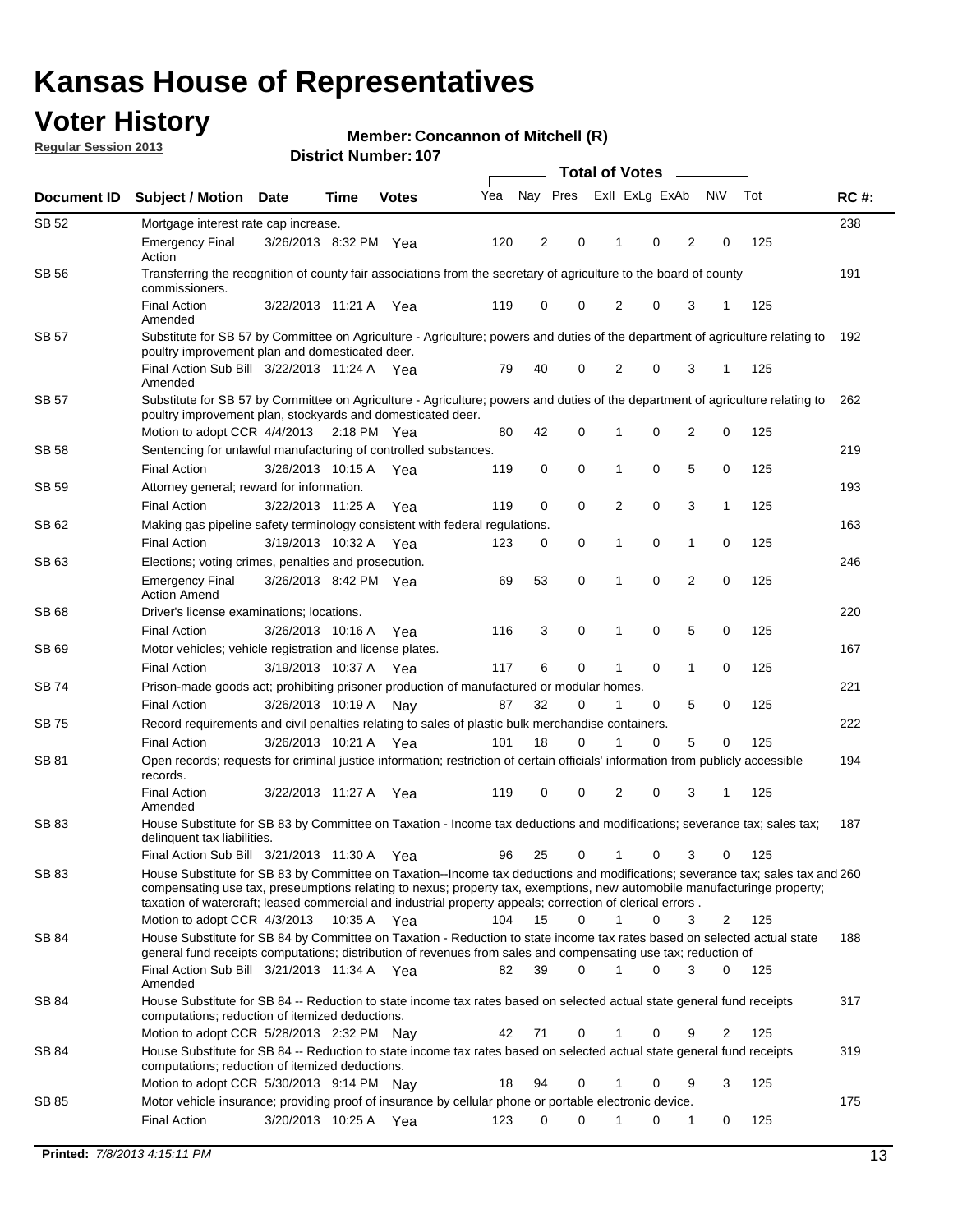## **Voter History**

**Regular Session 2013**

#### **Member: Concannon of Mitchell (R)**

| Document ID   |                                                                                                       |                                                                                              |         |              |     | <b>Total of Votes</b>   |              |                |   |                |              |     |             |
|---------------|-------------------------------------------------------------------------------------------------------|----------------------------------------------------------------------------------------------|---------|--------------|-----|-------------------------|--------------|----------------|---|----------------|--------------|-----|-------------|
|               | <b>Subject / Motion</b>                                                                               | Date                                                                                         | Time    | <b>Votes</b> | Yea | Nay Pres                |              | Exll ExLg ExAb |   |                | <b>NV</b>    | Tot | <b>RC#:</b> |
| <b>SB 88</b>  | Increasing the children's advocacy center assessment fee.                                             |                                                                                              |         |              |     |                         |              |                |   |                |              |     | 223         |
|               | <b>Final Action</b><br>Amended                                                                        | 3/26/2013 10:22 A                                                                            |         | Yea          | 118 | 1                       | 0            | 1              | 0 | 5              | 0            | 125 |             |
| <b>SB 96</b>  |                                                                                                       | Motor vehicles; counties with multiple registration facilities; additional registration fee. |         |              |     |                         |              |                |   |                |              |     |             |
|               | <b>Final Action</b><br>Amended                                                                        | 3/26/2013 10:24 A                                                                            |         | Yea          | 106 | 12                      | 0            | 1              | 0 | 5              | 1            | 125 |             |
| SB 96         | Additional motor vehicle registration fees.                                                           |                                                                                              |         |              |     |                         |              |                |   |                |              |     | 263         |
|               | Motion to adopt CCR 4/4/2013 2:21 PM                                                                  |                                                                                              |         | Yea          | 114 | 8                       | 0            | 1              | 0 | $\overline{2}$ | $\mathbf 0$  | 125 |             |
| SB 102        | Requiring the state treasurer to provide a list of daily deposits to the secretary of administration. |                                                                                              |         |              |     |                         |              |                |   |                |              |     | 195         |
|               | <b>Final Action</b><br>Amended                                                                        | 3/22/2013 11:28 A Yea                                                                        |         |              | 119 | 0                       | $\Omega$     | 2              | 0 | 3              | $\mathbf{1}$ | 125 |             |
| SB 102        | Enacting the second amendment protection act.                                                         |                                                                                              |         |              |     |                         |              |                |   |                |              |     |             |
|               | Motion to Adopt CCR 4/5/2013                                                                          |                                                                                              |         | 9:20 PM Yea  | 96  | 24                      | 0            | 2              | 0 | 2              | $\mathbf{1}$ | 125 |             |
| SB 111        | Establishing Native American legislative day at the capitol; awarding of high school diplomas.        |                                                                                              |         |              |     |                         |              |                |   |                |              |     |             |
|               | <b>Emergency Final</b><br><b>Action Amend</b>                                                         | 3/26/2013 8:41 PM Yea                                                                        |         |              | 122 | 0                       | 0            | 1              | 0 | 2              | 0            | 125 |             |
| <b>SB 113</b> | Credit unions; changes in certain loan limitations.                                                   |                                                                                              |         |              |     |                         |              |                |   |                |              |     | 234         |
|               | <b>Emergency Final</b><br>Action                                                                      | 3/26/2013 8:25 PM Yea                                                                        |         |              | 122 | 0                       | 0            | 1              | 0 | 2              | 0            | 125 |             |
| <b>SB 118</b> | Relating to law enforcement reporting and investigation of missing persons.                           |                                                                                              |         |              |     |                         |              |                |   |                |              |     | 225         |
|               | <b>Final Action</b>                                                                                   | 3/26/2013 10:25 A                                                                            |         | Yea          | 119 | 0                       | 0            | 1              | 0 | 5              | 0            | 125 |             |
| SB 120        | Enacting the Kansas farmers' market promotion act.                                                    |                                                                                              |         |              |     |                         |              |                |   |                |              |     | 196         |
|               | <b>Final Action</b><br>Amended                                                                        | 3/22/2013 11:31 A Yea                                                                        |         |              | 68  | 51                      | 0            | 2              | 0 | 3              | 1            | 125 |             |
| <b>SB 122</b> | Kansas administrative procedure act; service of order or notice.                                      |                                                                                              |         |              |     |                         |              |                |   |                |              |     | 226         |
|               | <b>Final Action</b><br>Amended                                                                        | 3/26/2013 10:26 A                                                                            |         | Yea          | 119 | 0                       | 0            | 1              | 0 | 5              | 0            | 125 |             |
| SB 122        | Elections; unauthorized voting disclosures.                                                           |                                                                                              |         |              |     |                         |              |                |   |                |              |     |             |
|               | 0<br>2<br>0<br>2<br>Motion to Adopt CCR 4/5/2013<br>6:23 PM<br>89<br>31<br>$\mathbf{1}$<br>125<br>Yea |                                                                                              |         |              |     |                         |              |                |   |                |              |     |             |
| SB 124        | Amending the Kansas restraint of trade act.                                                           |                                                                                              |         |              |     |                         |              |                |   |                |              |     | 227         |
|               | <b>Final Action</b><br>Amended                                                                        | 3/26/2013 10:27 A                                                                            |         | Yea          | 116 | $\overline{\mathbf{c}}$ | 1            | 1              | 0 | 5              | 0            | 125 |             |
| SB 124        |                                                                                                       | 273<br>Amending the Kansas restraint of trade act.                                           |         |              |     |                         |              |                |   |                |              |     |             |
|               | Motion to Adopt CCR 4/5/2013                                                                          |                                                                                              | 11:06 A | Yea          | 97  | 23                      | 0            | 2              | 0 | 2              | $\mathbf{1}$ | 125 |             |
| SB 128        | Career technical education incentive program amendments.                                              |                                                                                              |         |              |     |                         |              |                |   |                |              |     | 168         |
|               | <b>Final Action</b><br>Amended                                                                        | 3/19/2013 10:39 A                                                                            |         | Yea          | 123 | 0                       | 0            | 1              | 0 | 1              | 0            | 125 |             |
| SB 129        | Bank commissioner: certain fees and hearing costs.                                                    |                                                                                              |         |              |     |                         |              |                |   |                |              |     | 254         |
|               | <b>Emergency Final</b><br><b>Action Amend</b>                                                         | 3/26/2013 8:55 PM Yea                                                                        |         |              | 110 | 12                      | 0            |                | 0 | 2              | 0            | 125 |             |
| <b>SB 129</b> | Mortgage interest rate cap increase.                                                                  |                                                                                              |         |              |     |                         |              |                |   |                |              |     | 272         |
|               | Motion to Adopt CCR 4/5/2013 10:42 A                                                                  |                                                                                              |         | Yea          | 121 | 0                       | 0            | 2              | 0 | 2              | 0            | 125 |             |
| SB 135        | Transferring boiler inspection duties from the department of labor to the state fire marshal.         |                                                                                              |         |              |     |                         |              |                |   |                |              |     | 228         |
|               | <b>Final Action</b>                                                                                   | 3/26/2013 10:28 A Yea                                                                        |         |              | 114 | 5                       | 0            | $\mathbf 1$    | 0 | 5              | 0            | 125 |             |
| SB 136        | Providing veterans designation on driver's licenses and nondriver identification cards.               |                                                                                              |         |              |     |                         |              |                |   |                |              |     | 244         |
|               | <b>Emergency Final</b><br><b>Action Amend</b>                                                         | 3/26/2013 8:39 PM Yea                                                                        |         |              | 119 | 3                       | 0            | $\mathbf{1}$   | 0 | $\overline{2}$ | 0            | 125 |             |
| SB 139        | Kansas money transmitter act.                                                                         |                                                                                              |         |              |     |                         |              |                |   |                |              |     | 229         |
|               | <b>Final Action</b>                                                                                   | 3/26/2013 10:30 A                                                                            |         | Yea          | 117 | $\mathbf{1}$            | $\mathbf{1}$ | $\mathbf{1}$   | 0 | 5              | 0            | 125 |             |
| SB 142        | Abortion; concerning civil actions related to abortion.                                               |                                                                                              |         |              |     |                         |              |                |   |                |              |     | 241         |
|               | <b>Emergency Final</b><br>Action                                                                      | 3/26/2013 8:36 PM Yea                                                                        |         |              | 89  | 33                      | 0            | $\mathbf{1}$   | 0 | 2              | 0            | 125 |             |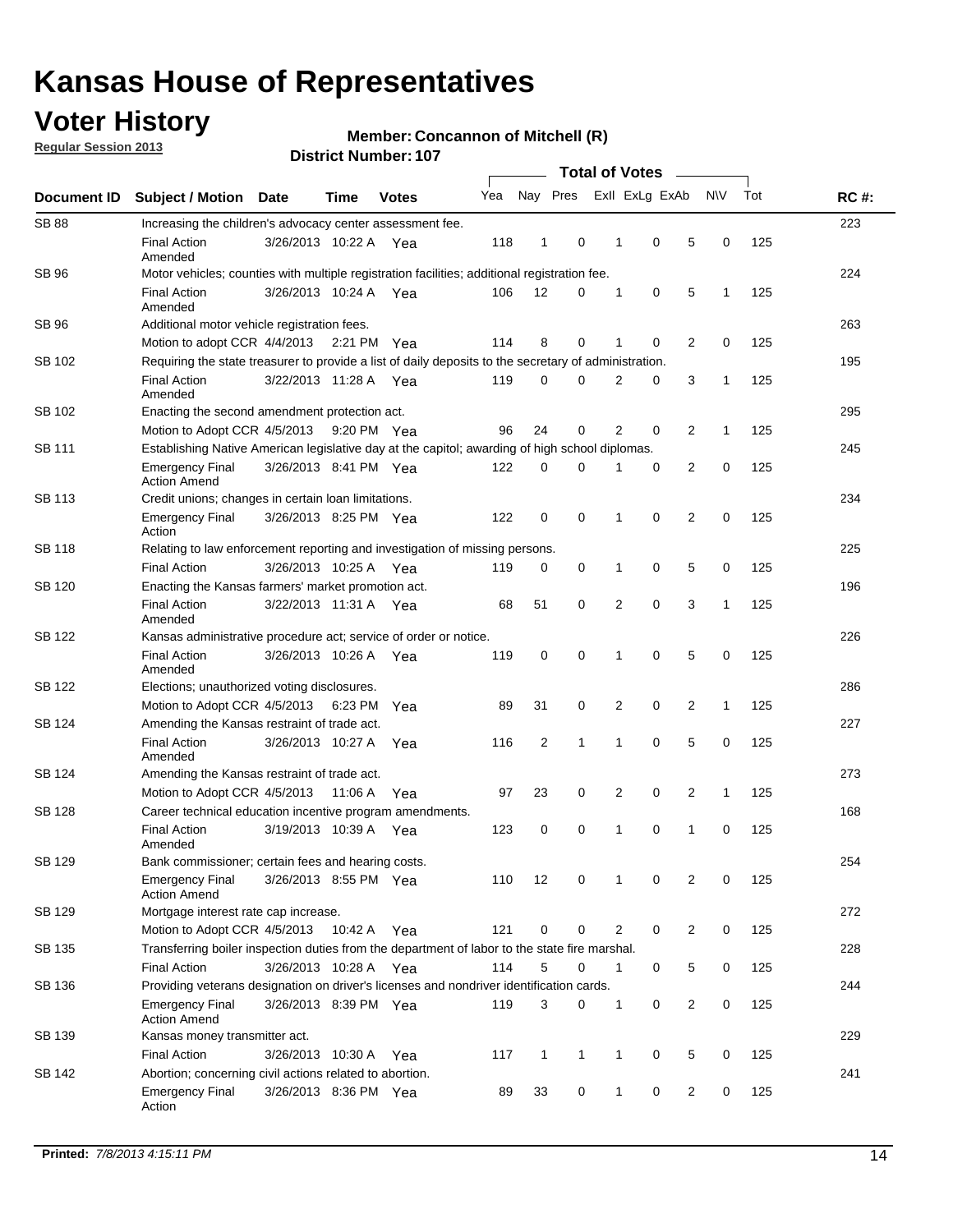## **Voter History**

**Regular Session 2013**

#### **Member: Concannon of Mitchell (R)**

| Document ID     |                                                                                                                                                                                                       |                                                                                    |             |              | <b>Total of Votes</b> |          |   |   |                |                |           |     |             |  |
|-----------------|-------------------------------------------------------------------------------------------------------------------------------------------------------------------------------------------------------|------------------------------------------------------------------------------------|-------------|--------------|-----------------------|----------|---|---|----------------|----------------|-----------|-----|-------------|--|
|                 | <b>Subject / Motion Date</b>                                                                                                                                                                          |                                                                                    | Time        | <b>Votes</b> | Yea                   | Nay Pres |   |   | Exll ExLg ExAb |                | <b>NV</b> | Tot | <b>RC#:</b> |  |
| <b>SB 149</b>   |                                                                                                                                                                                                       | 239<br>Drug screening for recipients of cash assistance and unemployment benefits. |             |              |                       |          |   |   |                |                |           |     |             |  |
|                 | <b>Emergency Final</b><br><b>Action Amend</b>                                                                                                                                                         | 3/26/2013 8:33 PM Yea                                                              |             |              | 106                   | 16       | 0 | 1 | 0              | 2              | 0         | 125 |             |  |
| SB 164          | Relating to the director of vehicles regulating providers of motor vehicle functions.                                                                                                                 |                                                                                    |             |              |                       |          |   |   |                |                |           |     | 247         |  |
|                 | <b>Emergency Final</b><br><b>Action Amend</b>                                                                                                                                                         | 3/26/2013 8:43 PM Yea                                                              |             |              | 117                   | 5        | 0 | 1 | 0              | 2              | 0         | 125 |             |  |
| SB 164          | Relating to the director of vehicles regulating providers of motor vehicle functions.                                                                                                                 |                                                                                    |             |              |                       |          |   |   |                |                |           |     | 268         |  |
|                 | Motion to adopt CCR 4/4/2013                                                                                                                                                                          |                                                                                    | 5:32 PM Yea |              | 111                   | 9        | 0 | 1 | 0              | 2              | 2         | 125 |             |  |
| SB 166          | Insurers supervision, rehabilitation and liquidation act; derivatives.                                                                                                                                |                                                                                    |             |              |                       |          |   |   |                |                |           |     | 206         |  |
|                 | <b>Final Action</b>                                                                                                                                                                                   | 3/26/2013 9:52 AM Yea                                                              |             |              | 119                   | 0        | 0 | 1 | 0              | 5              | 0         | 125 |             |  |
| SB 168          | Limiting nuisance actions against certain agricultural activities.                                                                                                                                    |                                                                                    |             |              |                       |          |   |   |                |                |           |     | 169         |  |
|                 | <b>Final Action</b><br>Amended                                                                                                                                                                        | 3/19/2013 10:40 A Yea                                                              |             |              | 111                   | 12       | 0 | 1 | 0              | 1              | 0         | 125 |             |  |
| SB 168          | Limiting nuisance actions against certain agricultural activities.                                                                                                                                    |                                                                                    |             |              |                       |          |   |   |                |                |           |     | 264         |  |
|                 | Motion to adopt CCR 4/4/2013                                                                                                                                                                          |                                                                                    | 2:30 PM Yea |              | 110                   | 12       | 0 | 1 | 0              | 2              | 0         | 125 |             |  |
| SB 171          | School districts; amendments to Kansas uniform financial accounting and reporting act.                                                                                                                |                                                                                    |             |              |                       |          |   |   |                |                |           |     | 248         |  |
|                 | <b>Emergency Final</b><br><b>Action Amend</b>                                                                                                                                                         | 3/26/2013 8:44 PM Yea                                                              |             |              | 122                   | 0        | 0 | 1 | 0              | 2              | 0         | 125 |             |  |
| SB 171          | School districts; amendments to Kansas uniform financial accounting and reporting act.                                                                                                                |                                                                                    |             |              |                       |          |   |   |                |                |           |     | 285         |  |
|                 | Motion to Adopt CCR 4/5/2013 6:19 PM Nay                                                                                                                                                              |                                                                                    |             |              | 63                    | 57       | 0 | 2 | 0              | 2              |           | 125 |             |  |
| SB 171          | Appropriations for FY 2013, FY 2014, FY 2015, FY 2016, FY 2017 and FY 2018 for various state agencies; capital<br>improvement projects; claims against the state.                                     |                                                                                    |             |              |                       |          |   |   |                |                |           | 320 |             |  |
|                 | Motion to adopt CCR 6/1/2013 4:30 PM ExAb                                                                                                                                                             |                                                                                    |             |              | 63                    | 51       | 0 | 0 | 0              | 8              | 3         | 125 |             |  |
| SB 187          | Establishing the workers compensation and employment security boards nominating committee; administrative law judge<br>appointment; workers compensation appeals board.                               |                                                                                    |             |              |                       |          |   |   |                |                |           | 242 |             |  |
|                 | <b>Emergency Final</b><br><b>Action Amend</b>                                                                                                                                                         | 3/26/2013 8:37 PM Yea                                                              |             |              | 88                    | 34       | 0 | 1 | 0              | 2              | 0         | 125 |             |  |
| SB 187          | Amending workers compensation law provisions; establishing the workers compensation and employment security boards<br>nominating committee; notice requirements; workplace health and safety program. |                                                                                    |             |              |                       |          |   |   |                |                |           |     | 274         |  |
|                 | Motion to Adopt CCR 4/5/2013 11:26 A Yea                                                                                                                                                              |                                                                                    |             |              | 89                    | 31       | 0 | 2 | 0              | 3              | 0         | 125 |             |  |
| SB 199          | University of Kansas medical center; midwest center for stem cell therapy.                                                                                                                            |                                                                                    |             |              |                       |          |   |   |                |                |           |     | 235         |  |
|                 | <b>Emergency Final</b><br><b>Action Amend</b>                                                                                                                                                         | 3/26/2013 8:26 PM Yea                                                              |             |              | 90                    | 32       | 0 | 1 | $\mathbf 0$    | 2              | 0         | 125 |             |  |
| SB 199          | Health care; stem cell therapy and unused medications.                                                                                                                                                |                                                                                    |             |              |                       |          |   |   |                |                |           |     | 290         |  |
|                 | Motion to Adopt CCR 4/5/2013                                                                                                                                                                          |                                                                                    | 7:52 PM Yea |              | 90                    | 30       | 0 | 2 | 0              | $\overline{2}$ | 1         | 125 |             |  |
| SB 216          | Allowing a public building commission to acquire land for a municipal university similar to what such commission is currently<br>allowed to do for any state university.                              |                                                                                    |             |              |                       |          |   |   |                |                |           |     | 185         |  |
|                 | <b>Final Action</b>                                                                                                                                                                                   | 3/21/2013 11:23 A                                                                  |             | Yea          | 121                   | 0        | 0 | 1 | 0              | 3              | 0         | 125 |             |  |
| SB 246          | Reconciling amendments to certain statutes.                                                                                                                                                           |                                                                                    |             |              |                       |          |   |   |                |                |           |     | 315         |  |
|                 | <b>Emergency Final</b><br>Action                                                                                                                                                                      | 5/23/2013 2:14 PM Yea                                                              |             |              | 111                   | 0        | 0 | 1 | 0              | 8              | 5         | 125 |             |  |
| <b>SCR 1604</b> | Joint rules for the Senate and House of Representatives, 2013-2014.                                                                                                                                   |                                                                                    |             |              |                       |          |   |   |                |                |           |     | 5           |  |
|                 | <b>Final Action</b><br>Amended                                                                                                                                                                        | 1/28/2013 11:12 A Yea                                                              |             |              | 81                    | 41       | 0 | 0 | 0              | 3              | 0         | 125 |             |  |
| <b>SCR 1606</b> | Honoring pregnancy maintenance resource centers.                                                                                                                                                      |                                                                                    |             |              |                       |          |   |   |                |                |           |     | 240         |  |
|                 | <b>Emergency Final</b><br>Action                                                                                                                                                                      | 3/26/2013 8:34 PM Yea                                                              |             |              | 122                   | 0        | 0 | 1 | 0              | 2              | 0         | 125 |             |  |